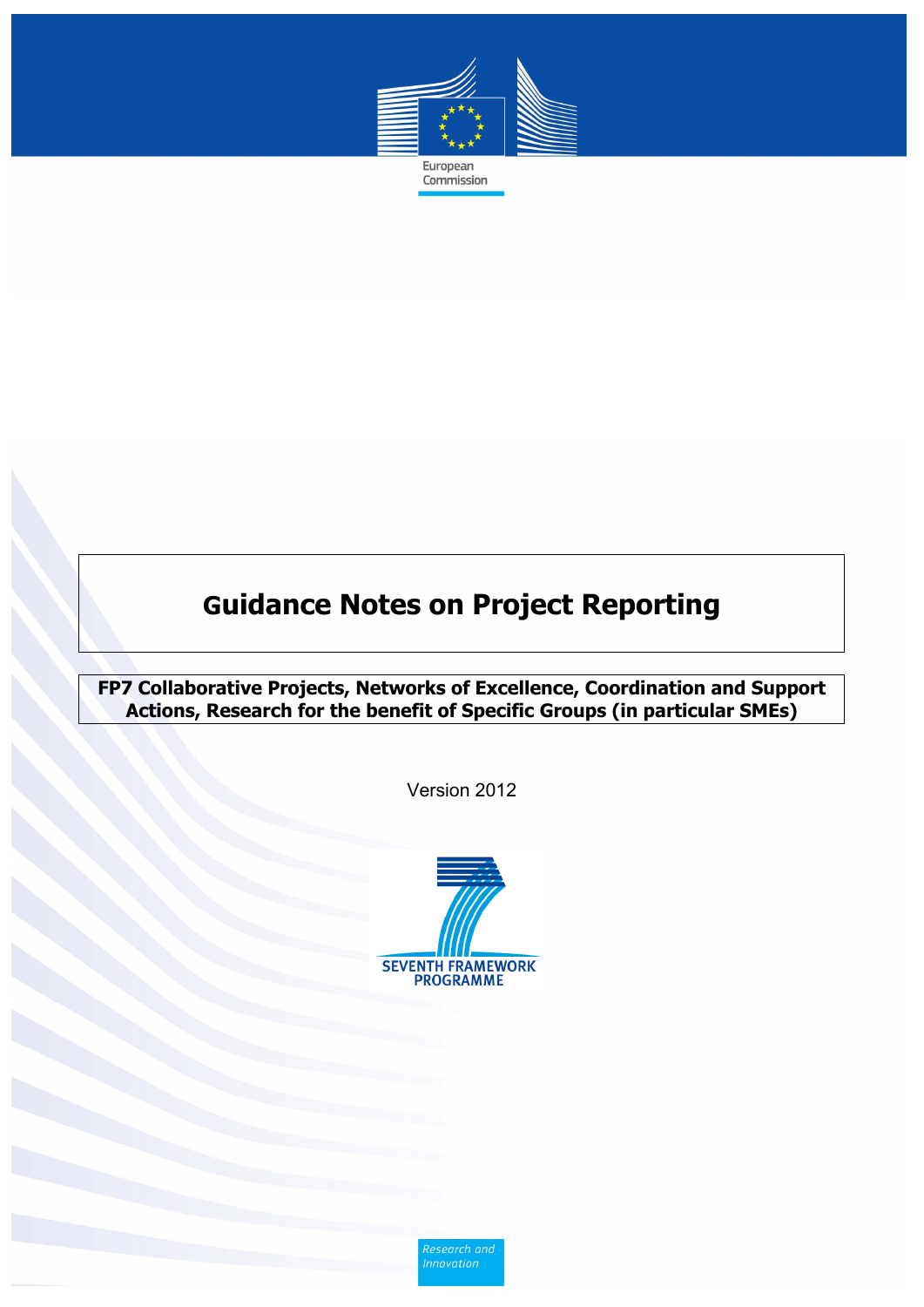# **CONTENTS**

| 1.              | <b>INTRODUCTION</b> |                                                                                                                                                                                          |    |  |  |
|-----------------|---------------------|------------------------------------------------------------------------------------------------------------------------------------------------------------------------------------------|----|--|--|
| 2.              |                     | <b>REPORTING REQUIREMENTS</b>                                                                                                                                                            | 5  |  |  |
|                 | 2.1                 | During the course of the project                                                                                                                                                         | 5  |  |  |
|                 | 2.2                 | At the end of the project                                                                                                                                                                | 5  |  |  |
|                 | $\bf c)$            | A report covering the wider societal implications of the project, in the form of a questionnaire,<br>including gender equality actions, ethical issues, efforts to involve other actors. | 6  |  |  |
|                 | 2.3                 | After having received the final payment from the EC                                                                                                                                      | 6  |  |  |
|                 | 2.4                 | Continuously (during and after the project)                                                                                                                                              | 6  |  |  |
|                 | 2.5                 | Format of the reports and transmission modalities                                                                                                                                        | 6  |  |  |
| 3.              |                     | <b>PERIODIC REPORT</b>                                                                                                                                                                   | 8  |  |  |
| FRONT PAGE      |                     |                                                                                                                                                                                          | 9  |  |  |
|                 |                     | Declaration by the scientific representative of the project coordinator                                                                                                                  | 10 |  |  |
|                 | 3.1                 | <b>Publishable summary</b>                                                                                                                                                               | 11 |  |  |
|                 | 3.2                 | Core of the report for the period: Project objectives, work progress and achievements, project<br>management                                                                             | 11 |  |  |
|                 | 3.3                 | <b>Deliverables and milestones tables</b>                                                                                                                                                | 13 |  |  |
|                 | 3.4                 | Explanation of the use of the resources and financial statements                                                                                                                         | 16 |  |  |
|                 |                     | <b>4. FINAL REPORT TEMPLATE</b>                                                                                                                                                          | 22 |  |  |
| FRONT PAGE      |                     |                                                                                                                                                                                          | 23 |  |  |
|                 | 4.1                 | Final publishable summary report                                                                                                                                                         | 24 |  |  |
|                 | 4.2                 | Use and dissemination of foreground                                                                                                                                                      | 24 |  |  |
|                 | 4.3                 | <b>Report on societal implications</b>                                                                                                                                                   | 29 |  |  |
| 4.              |                     | <b>FINAL REPORT ON THE DISTRIBUTION OF THE EUROPEAN UNION</b><br><b>FINANCIAL CONTRIBUTION</b>                                                                                           | 36 |  |  |
|                 |                     | Report on the distribution of the European Union financial contribution between beneficiaries                                                                                            | 36 |  |  |
| <b>ANNEX A1</b> |                     |                                                                                                                                                                                          | 37 |  |  |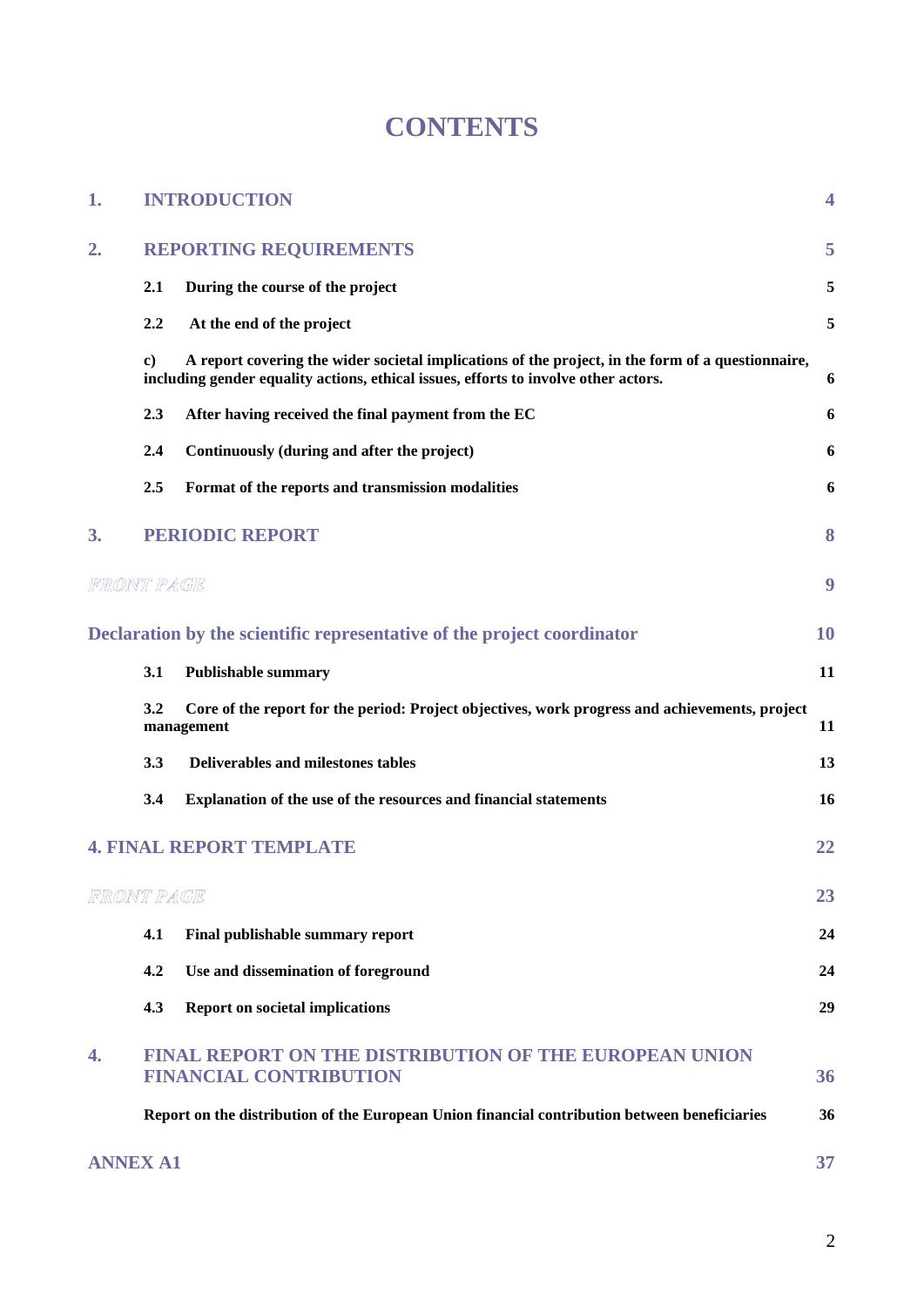| <b>REPORTING SPECIFICITIES FOR SECURITY PROJECTS</b>         | 37 |
|--------------------------------------------------------------|----|
| A1.1 Project Information to the Programme Committee          | 37 |
| A1.2 Security requirements regarding classified deliverables | 37 |
| A1.3 Report on the Security Aspects Letter (SAL)             | 38 |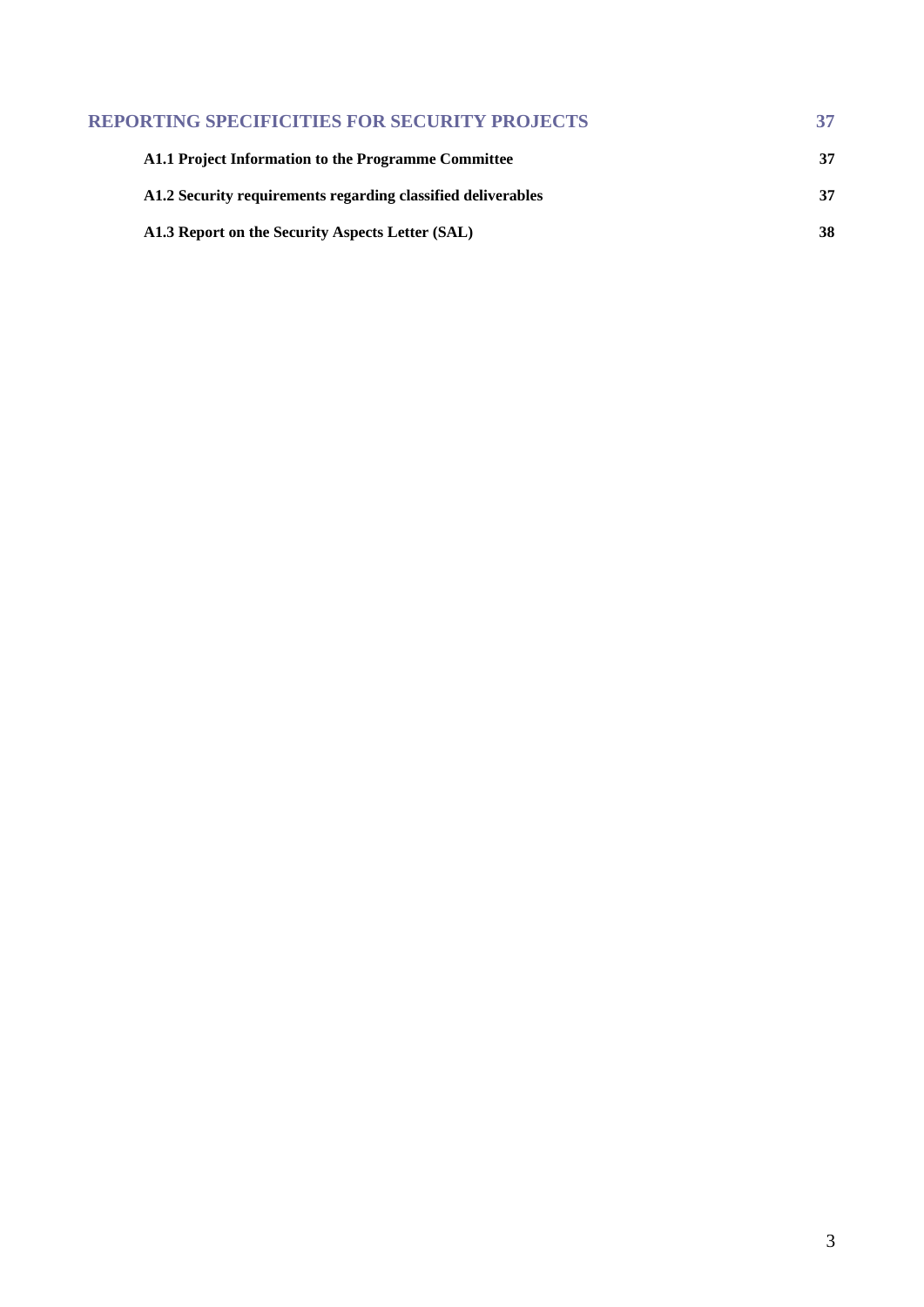# <span id="page-3-0"></span>**1. INTRODUCTION**

This document is the guidance note to help the coordinators and consortia to prepare the periodic and final reports requested in Article II.4 of the Grant Agreement. This is a contractual obligation.

It applies to Collaborative Projects, Networks of Excellence, Coordination and Support Actions, and Research for the benefit of Specific Groups (in particular SMEs) under the  $7<sup>th</sup>$  Framework Programme of the European Union<sup>1</sup> as well as under Euratom<sup>2</sup>.

Separate guidance notes are available for the PEOPLE Specific Programme (Marie Curie, http://cordis.europa.eu/fp7/mariecurieactions/itn-manage\_en.html#03) and the IDEAS Specific Programme (ERC/European Research Council[, http://erc.europa.eu\)](http://erc.europa.eu/).

The Commission evaluates the reports and deliverables in accordance with Article II.5 of the Grant Agreement. It may be assisted in this task by independent experts through technical project reviews (Article II.23 of the Grant Agreement). Payments shall be made after the Commission's approval of reports and usually deliverables.

### All reports (scientific and financial parts) have to be submitted electronically<sup>3</sup> (exception: **projects managed by DG MOVE and ENER) via the Participant Portal:**

<http://ec.europa.eu/research/participants/portal/>

The financial reports will be submitted via the Participant Portal through Forms C but paper versions signed by the authorised person have still to be sent by regular mail.

The technical details of submitting the scientific-technical parts differ slightly between FP7 activity areas.

Reporting specificities for research projects dealing with security' matters, are provided in annex A1.

For the projects managed by DG RTD and DG ENTR and the Research Executive Agency (REA) the scientific-technical parts will be submitted **only** via the specific IT reporting tool system (socalled SESAM) integrated within the Participant Portal (with the exception of the classified reports from security projects). A "quick guide" explaining how the beneficiaries can use this specific IT reporting tool is available at the following address[: https://webgate.ec.europa.eu/sesam-](https://webgate.ec.europa.eu/sesam)fp7

 $\overline{a}$ 1 Decision of the European Parliament and of the Council (EC) No 1982/2006 of 18 December 2006 concerning the Seventh Framework Programme of the European Community for research, technological development and demonstration activities (2007-

<sup>2013) -</sup> OJ L412 of 30.12.2006, p1.<br><sup>2</sup> Decision of the Council (Euratom) No 970/2006 of 18 December 2006 concerning the Seventh Framework Programme of the European Atomic Energy Community (Euratom) or nuclear research and training activities (2007-2011) - OJ L400 of 30.12.2006, p.60 as last modified by Corrigendum published in JO L54 of 22.02.2007, p.21.

With the exception of classified reports according to the Commission Decision 2001/844/EC, ECSC, Euratom published in OJ L 317 of 3.12.2001 amended by Commission Decision 2006/548/EC, Euratom published in OJ L 215 of 5.8.2006 p.38.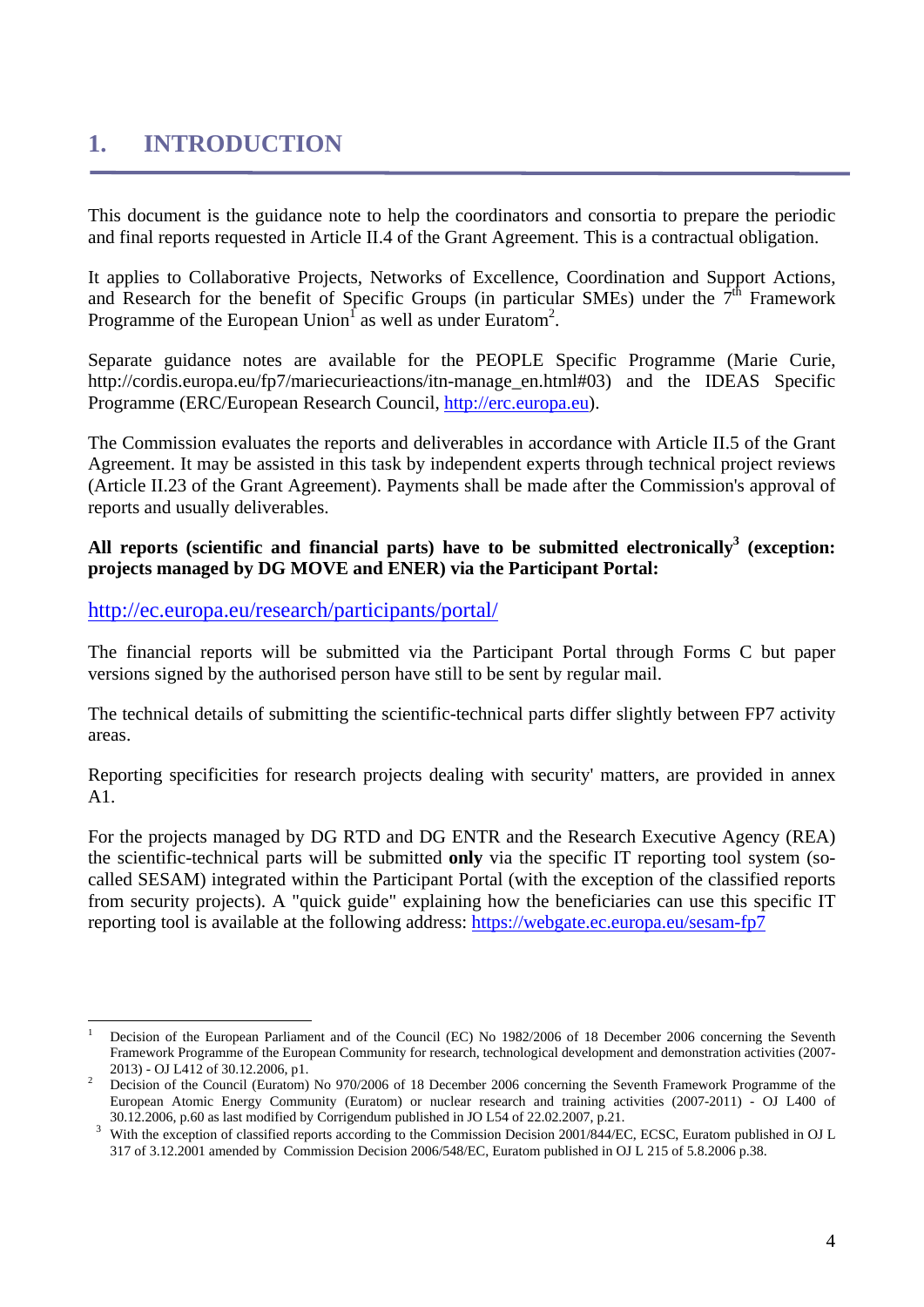For the projects managed by DG INFSO scientific-technical parts are within the NEF reporting facility that is also integrated in the Participant Portal. For projects managed by DG MOVE and DG ENER, the reports are not yet submitted via the IT reporting tools under the Participant Portal.

# <span id="page-4-0"></span>**2. REPORTING REQUIREMENTS**

# <span id="page-4-1"></span>**2.1 During the course of the project**

To be submitted:

- 1. The **deliverables** identified in Annex I to the Grant Agreement, according to the timetable specified in the Deliverables list.
- 2. A **periodic report** within 60 days from the end of each reporting period **(including the last reporting period)**. The reporting periods are defined in Article 4 of the Grant Agreement.

### The **periodic report comprises**:

- a) An **overview, including a publishable summary of the progress of work** towards the objectives of the project, including achievements and attainment of any milestones and deliverables identified in Annex I. This report should include the **differences** between work expected to be carried out in accordance with Annex I and that actually carried out,
- b) An explanation of the **use of the resources**, and
- c) A **Financial Statement** (Form C Annex VI to the Grant Agreement) from each beneficiary<sup>4</sup> and each third party, if applicable, together with a **summary financial report** consolidating the claimed Community contribution of all the beneficiaries (and third parties) in an aggregate form, based on the information provided in Form C by each beneficiary.

Financial statements should be accompanied by certificates, when this is appropriate (see Article II.4.4 of the Grant Agreement).

# <span id="page-4-2"></span>**2.2 At the end of the project**

**In addition to the periodic report for the last period of the project, a final report** has to be submitted**,** within 60 days after the end of the project.

This final report shall comprise:

a) A **final publishable summary report** which includes: an executive summary, a summary description of project context and objectives, a description of the main S&T results, the

 $\overline{a}$ 4 Beneficiary means the coordinator and other entities mentioned in Article 1 of the Grant Agreement.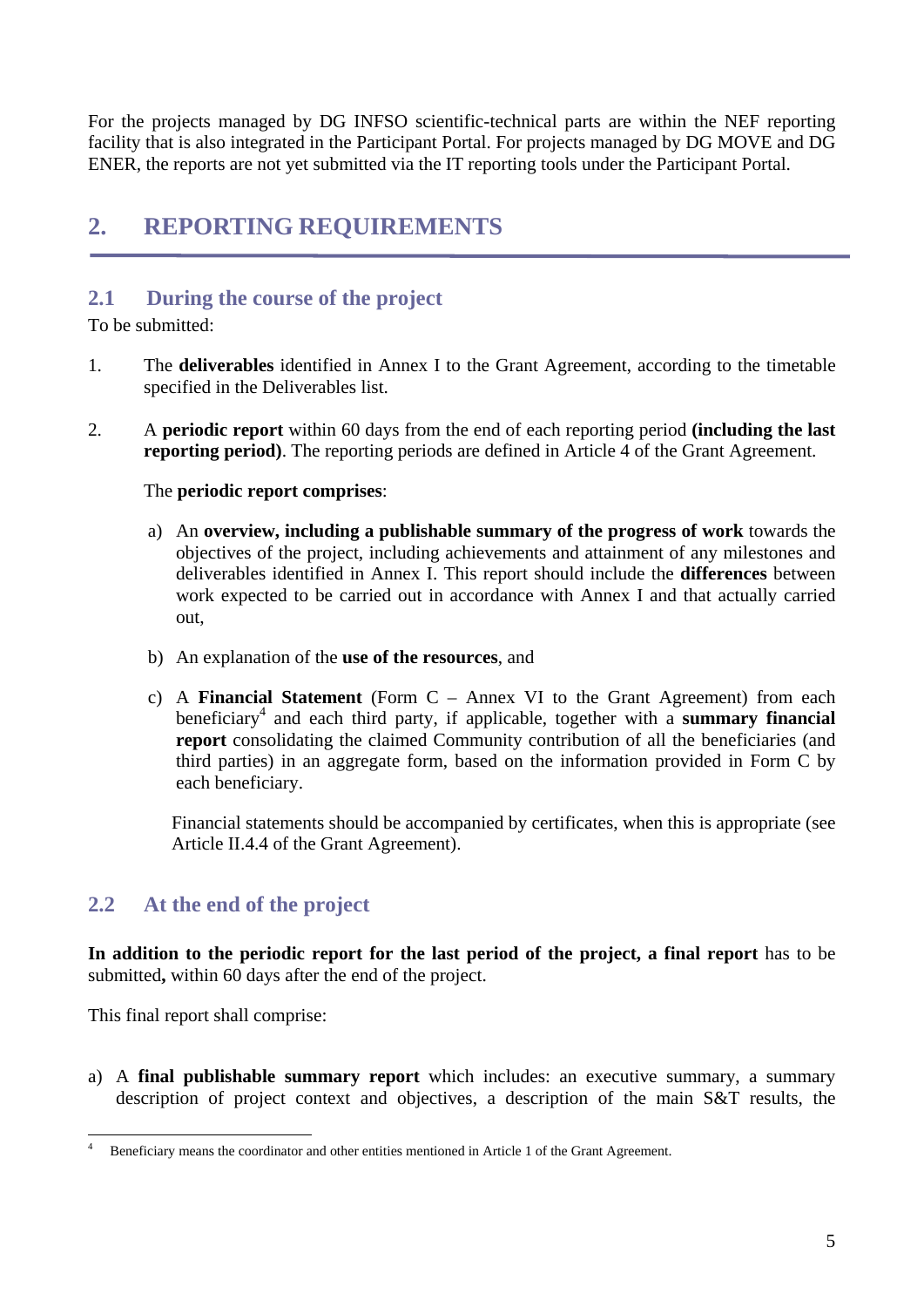potential impact (including the socio-economic impact of the project) and the main dissemination activities and exploitation of results/foregrounds

- b) **A plan for the use and dissemination of foreground,** to spread awareness.
- <span id="page-5-0"></span>c) A **report** covering the wider societal implications of the project, in the form of a **questionnaire**, including gender equality actions, ethical issues, efforts to involve other actors*.*

# <span id="page-5-1"></span>**2.3 After having received the final payment from the EC**

 A report on the distribution of the European Union financial contribution between beneficiaries (see Article II.4.3 of the Grant Agreement) must be submitted 30 days **after receipt of the final payment** (not required for intermediate payments).

# <span id="page-5-2"></span>**2.4 Continuously (during and after the project)**

### **During and after the project, the coordinator shall provide references of all scientific publications relating to foreground at the latest two months following publication (see Article II.30. of the Grant Agreement).**

As part of the final project report, the coordinator will be required to submit a full list of publications relating to foreground of the project.

All publications shall include the following statement to indicate that said foreground was generated with the assistance of financial support from the European Union : *The research leading to these results has received funding from the [European Union's] [European Atomic Energy Community's] Seventh Framework Programme ([FP7/2007-2013] [FP7/2007-2011]) under grant agreement n° [xxxxxx]* (see Article II.30. of the Grant Agreement).

# <span id="page-5-3"></span>**2.5 Format of the reports and transmission modalities**

 $\overline{a}$ 

The consortium shall transmit the reports and other deliverables through the coordinator to the Commission by electronic means<sup>5</sup> (Article II.4.5 of the Grant Agreement).

Each periodic report shall be submitted via the Participant Portal (including FORM C) (exception: projects managed by DG ENER and MOVE).

In addition, Form C must be signed by the authorised person(s) within the beneficiary's organisation, the certificates on the financial statements and on the methodology must be signed by an authorised person within the auditing entity, and the originals must be sent to the Commission.

The reports submitted to the Commission, in particular their publishable parts, shall be of a suitable quality to enable **direct publication without any additional editing**. By submitting publishable

<sup>&</sup>lt;sup>5</sup> Classified deliverables should be transmitted by approved means only (which are generally not electronic), as defined in the Commission Decision 2001/844/EC, ECSC, Euratom published in OJ L 317 of 3.12.2001 amended by Commission Decision 2006/548/EC, Euratom published in OJ L 215 of 5.8.2006, p.38.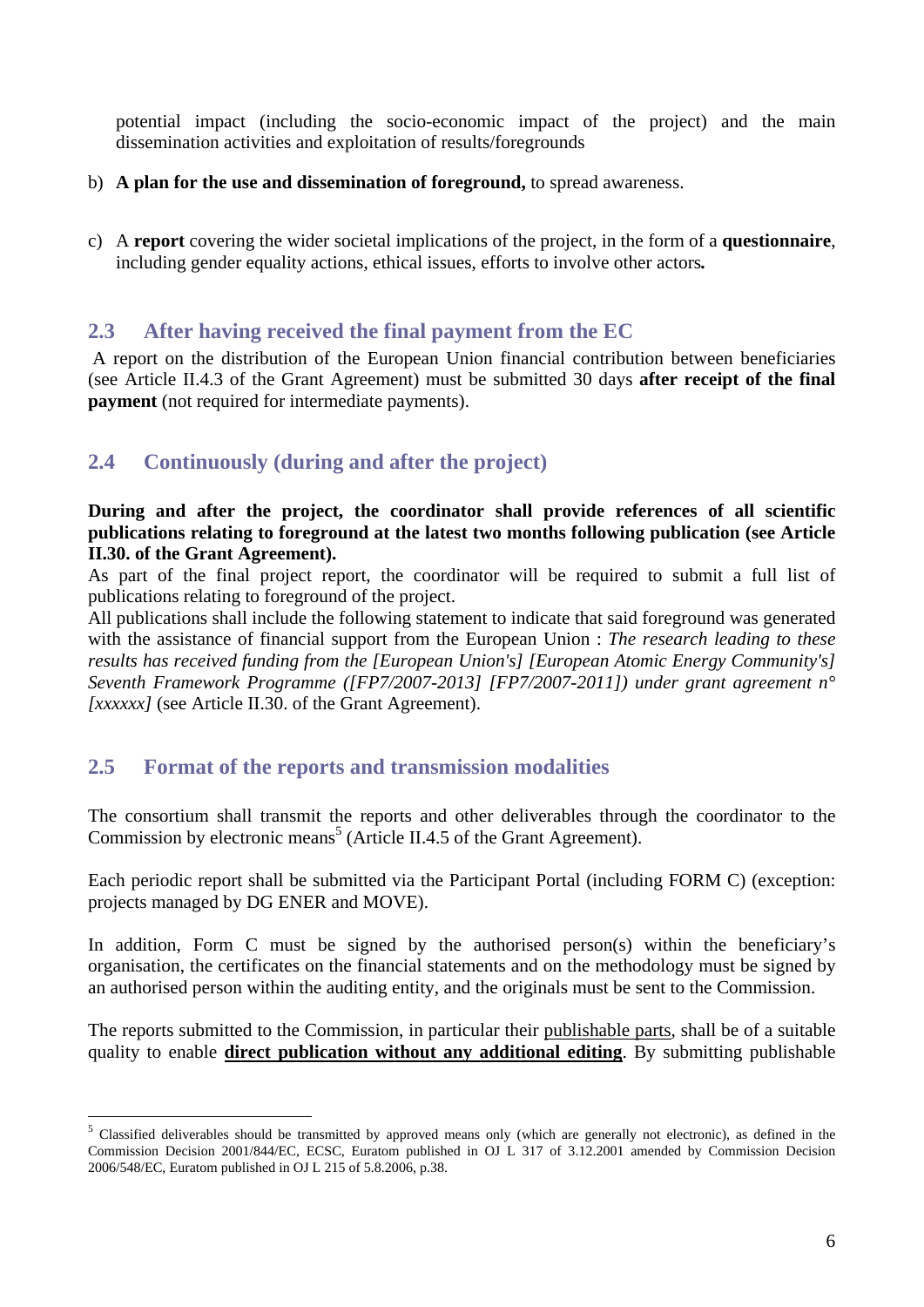data to the Commission, it means also certifying that they include no confidential material (Article II.4.7).

The rest of this document provides guidance on how to write these reports. Please ensure that any acronyms used are clearly explained.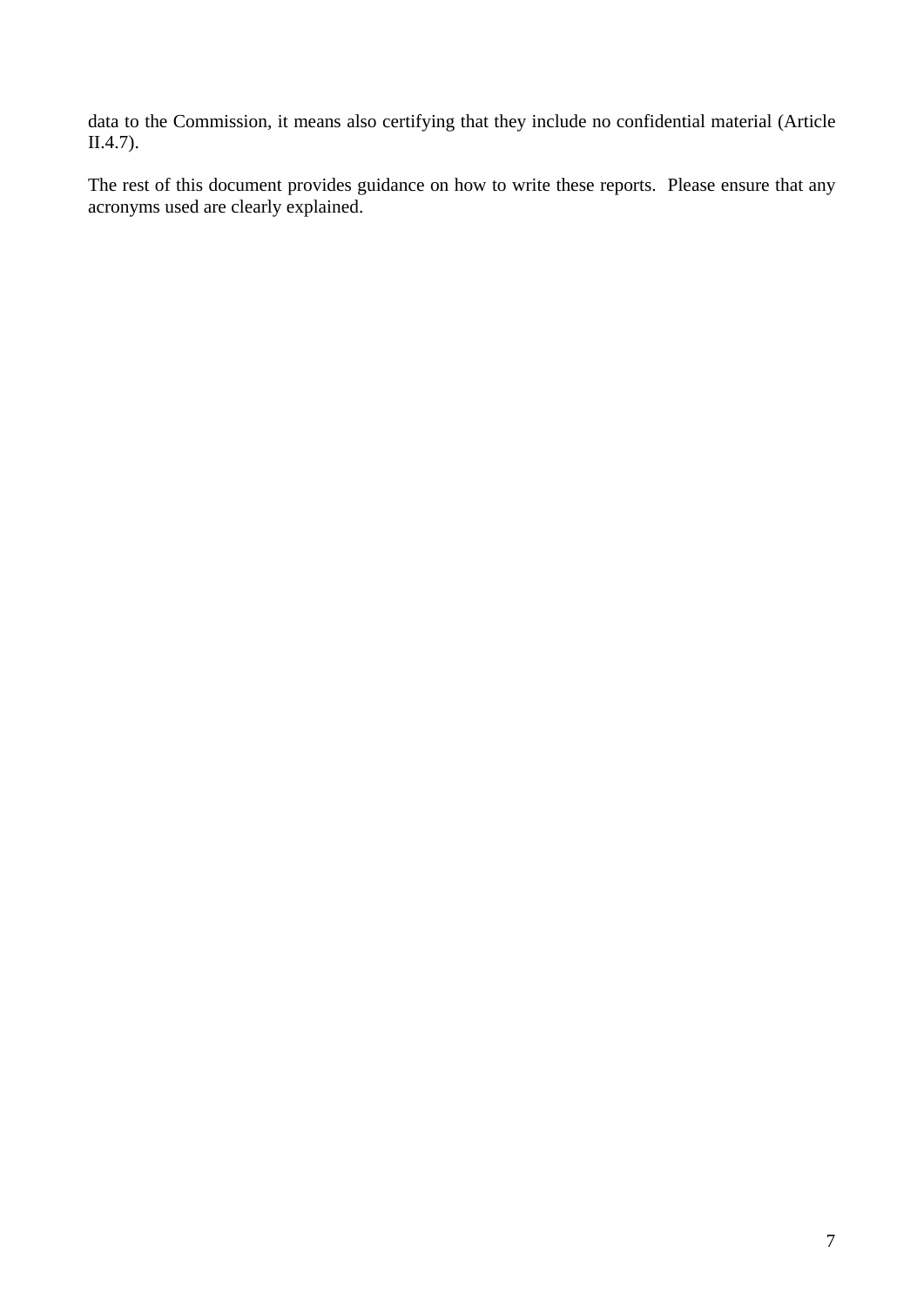# <span id="page-7-0"></span>**3. PERIODIC REPORT**

The periodic report for each period (including the last one) shall address both the technical and the financial aspects of the project. It shall consist of sections described as follows:

FRONT PAGE including all basic data of the project

SELF DECLARATION by the scientific representative of the Coordinating entity [the scientific Coordinator]:

- 3.1. Publishable summary
- 3.2. Core of the report
	- 3.2.1. Project objectives for the period
	- 3.2.2. Work progress and achievements during the period
	- 3.2.3. Project Management
- 3.3. Deliverables and milestones tables
- 3.4. Explanation of the use of the resources (integrated to the Forms C of beneficiaries in IT tools)
- 3.5. Financial statements Forms C and Summary financial report
- 3.6. Certificates

The submission of the reports has to be done via the Participant Portal (exception: projects managed by DG ENER and MOVE). **Signed** Forms C and certificates (if applicable) must be sent by post in parallel.

# **The content of each of these sections is described as follows**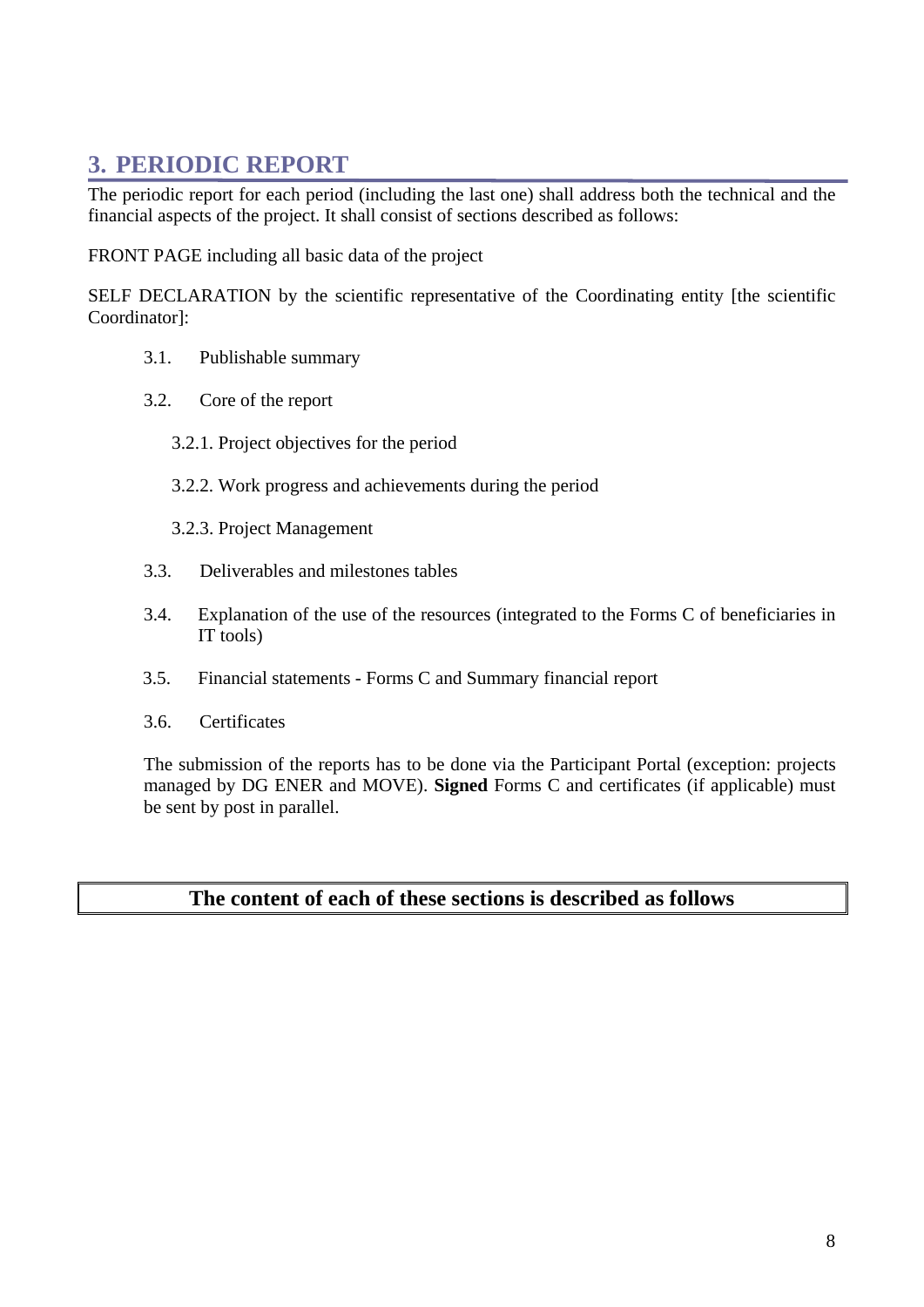FRONT PAGE

# <span id="page-8-0"></span>**PROJECT PERIODIC REPORT**

| <b>Grant Agreement number:</b>                                               |      |                                                                                             |  |                                                                                                           |  |  |  |  |
|------------------------------------------------------------------------------|------|---------------------------------------------------------------------------------------------|--|-----------------------------------------------------------------------------------------------------------|--|--|--|--|
| <b>Project acronym:</b>                                                      |      |                                                                                             |  |                                                                                                           |  |  |  |  |
| <b>Project title:</b>                                                        |      |                                                                                             |  |                                                                                                           |  |  |  |  |
| <b>Funding Scheme:</b>                                                       |      |                                                                                             |  |                                                                                                           |  |  |  |  |
| Date of latest version of Annex I against which the assessment will be made: |      |                                                                                             |  |                                                                                                           |  |  |  |  |
| <b>Periodic report:</b>                                                      |      | $1^{\text{st}}$ $\Box$ $2^{\text{nd}}$ $\Box$ $3^{\text{rd}}$ $\Box$ $4^{\text{th}}$ $\Box$ |  |                                                                                                           |  |  |  |  |
| <b>Period covered:</b>                                                       | from |                                                                                             |  | to                                                                                                        |  |  |  |  |
|                                                                              |      |                                                                                             |  | Name, title and organisation of the scientific representative of the project's coordinator <sup>6</sup> : |  |  |  |  |
| Tel:                                                                         |      |                                                                                             |  |                                                                                                           |  |  |  |  |
| Fax:                                                                         |      |                                                                                             |  |                                                                                                           |  |  |  |  |
| E-mail:                                                                      |      |                                                                                             |  |                                                                                                           |  |  |  |  |
| Project website <sup>7</sup> address:                                        |      |                                                                                             |  |                                                                                                           |  |  |  |  |

<sup>&</sup>lt;sup>6</sup> Usually the contact person of the coordinator as specified in Art. 8.1. of the Grant Agreement.<br><sup>7</sup> The home page of the website should contain the generic European flag and the FP7 logo which are available in electro the Europa website (logo of the European flag: [http://europa.eu/abc/symbols/emblem/index\\_en.htm](http://europa.eu/abc/symbols/emblem/index_en.htm) logo of the 7th FP: http://ec.europa.eu/research/fp7/index\_en.cfm?pg=logos). The area of activity of the project should also be mentioned.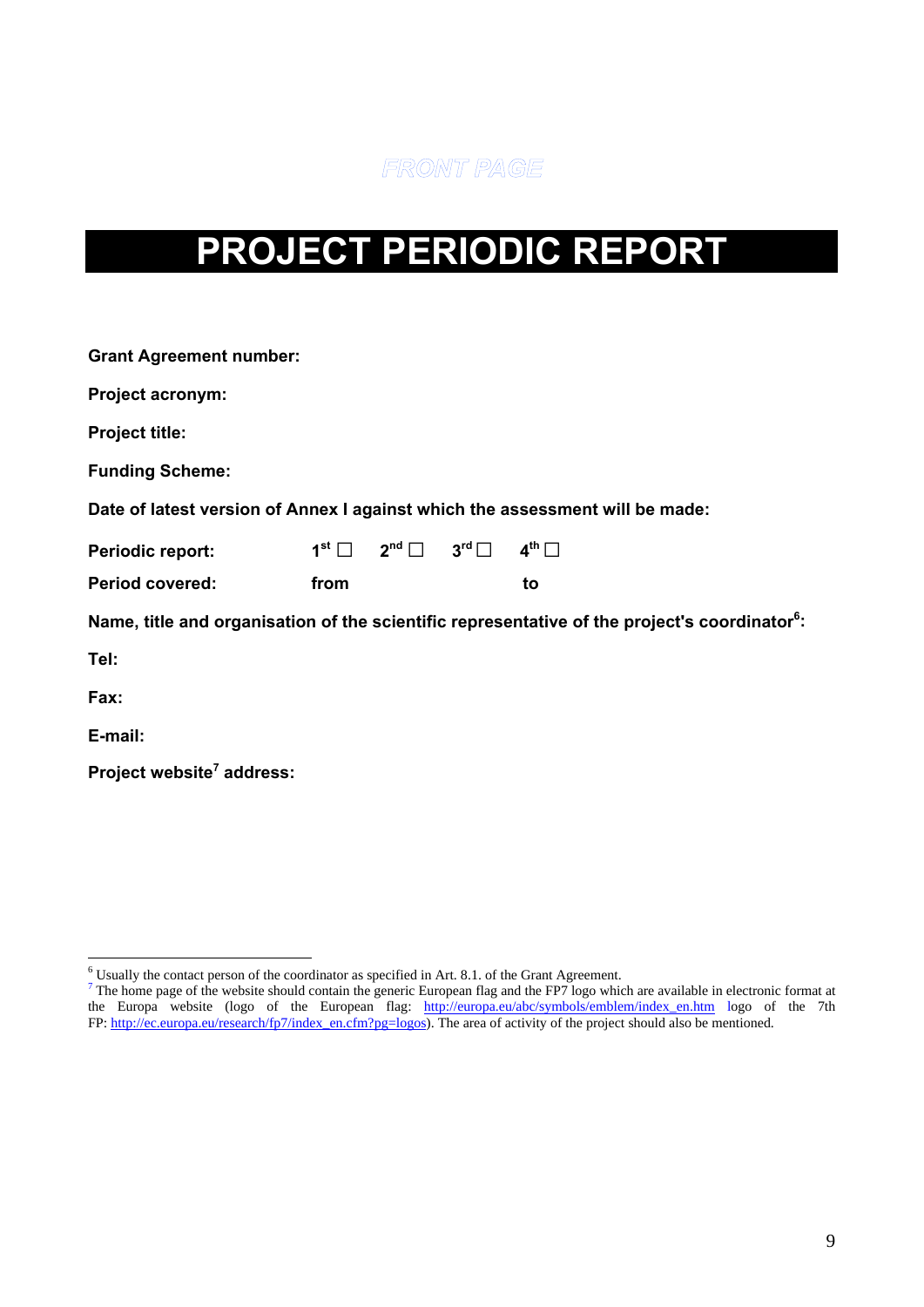# <span id="page-9-0"></span>**Declaration by the scientific representative of the project coordinator**

|   | I, as scientific representative of the coordinator of this project and in line with the obligations<br>as stated in Article II.2.3 of the Grant Agreement declare that:                                                                                                                                                                  |
|---|------------------------------------------------------------------------------------------------------------------------------------------------------------------------------------------------------------------------------------------------------------------------------------------------------------------------------------------|
| ٠ | The attached periodic report represents an accurate description of the work carried out in<br>this project for this reporting period;                                                                                                                                                                                                    |
|   | The project (tick as appropriate) $8$ .                                                                                                                                                                                                                                                                                                  |
|   | has fully achieved its objectives and technical goals for the period;<br>$\Box$                                                                                                                                                                                                                                                          |
|   | has achieved most of its objectives and technical goals for the period with<br>$\Box$<br>relatively minor deviations.                                                                                                                                                                                                                    |
|   | $\Box$ has failed to achieve critical objectives and/or is not at all on schedule.                                                                                                                                                                                                                                                       |
|   | The public website, if applicable                                                                                                                                                                                                                                                                                                        |
|   | $\Box$ is up to date                                                                                                                                                                                                                                                                                                                     |
|   | $\Box$ is not up to date                                                                                                                                                                                                                                                                                                                 |
|   | To my best knowledge, the financial statements which are being submitted as part of this<br>report are in line with the actual work carried out and are consistent with the report on<br>the resources used for the project (section 3.4) and if applicable with the certificate on<br>financial statement.                              |
| п | All beneficiaries, in particular non-profit public bodies, secondary and higher education<br>establishments, research organisations and SMEs, have declared to have verified their<br>legal status. Any changes have been reported under section 3.2.3 (Project Management)<br>in accordance with Article II.3.f of the Grant Agreement. |
|   |                                                                                                                                                                                                                                                                                                                                          |
|   |                                                                                                                                                                                                                                                                                                                                          |

Name of scientific representative of the Coordinator: ....................................................................

Date: ............/ ............/ ............

For most of the projects, the signature of this declaration could be done directly via the IT reporting tool through an adapted IT mechanism and in that case, no signed paper form needs to be sent

 $\overline{a}$  $8$  If either of these boxes below is ticked, the report should reflect these and any remedial actions taken.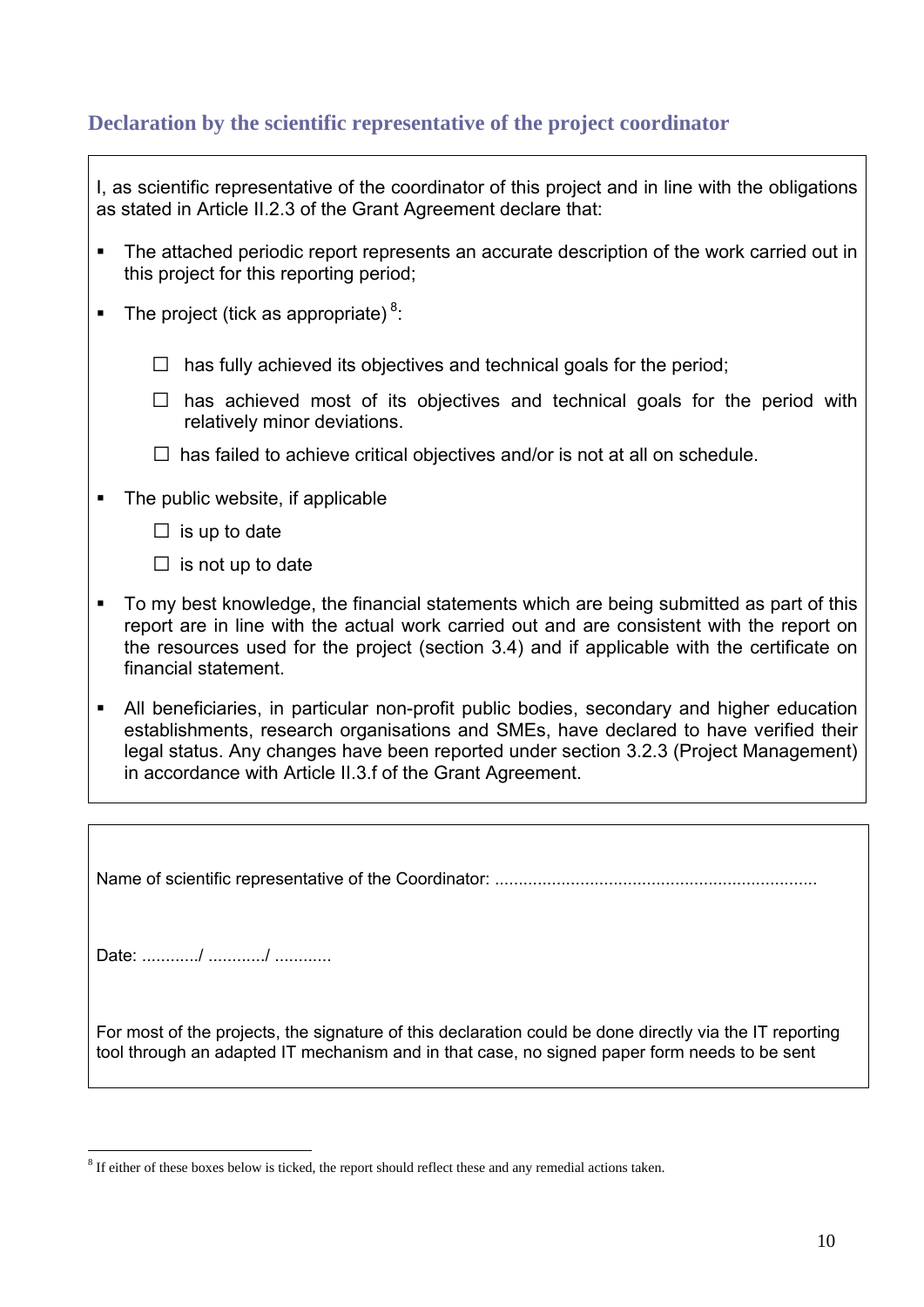# <span id="page-10-0"></span>*3.1 Publishable summary*

This section must be of suitable quality to enable **direct publication** by the Commission and should preferably not exceed four pages.

The publishable summary has to include all the distinct parts described below:

- A summary description of project context and objectives,
- A description of the work performed since the beginning of the project and the main results achieved so far ,
- The expected final results and their potential impact and use (including the socio-economic impact and the wider societal implications of the project so far),
- The address of the project public website, if applicable

In line with this, diagrams or photographs illustrating and promoting the work of the project, as well as relevant contact details or list of partners can be provided without restriction.

The publishable summary should be updated for each periodic report.

# <span id="page-10-1"></span>*3.2 Core of the report for the period: Project objectives, work progress and achievements, project management*

# **3.2.1 Project objectives for the period**

Please provide an overview of the project objectives for the reporting period in question, as included in Annex I to the Grant Agreement. These objectives are required so that this report is a stand-alone document.

Please include a summary of the recommendations from the previous reviews (if any) and indicate how these have been taken into account.

### **3.2.2 Work progress and achievements during the period**

Please provide a concise overview of the progress of the work in line with the structure of Annex I to the Grant Agreement.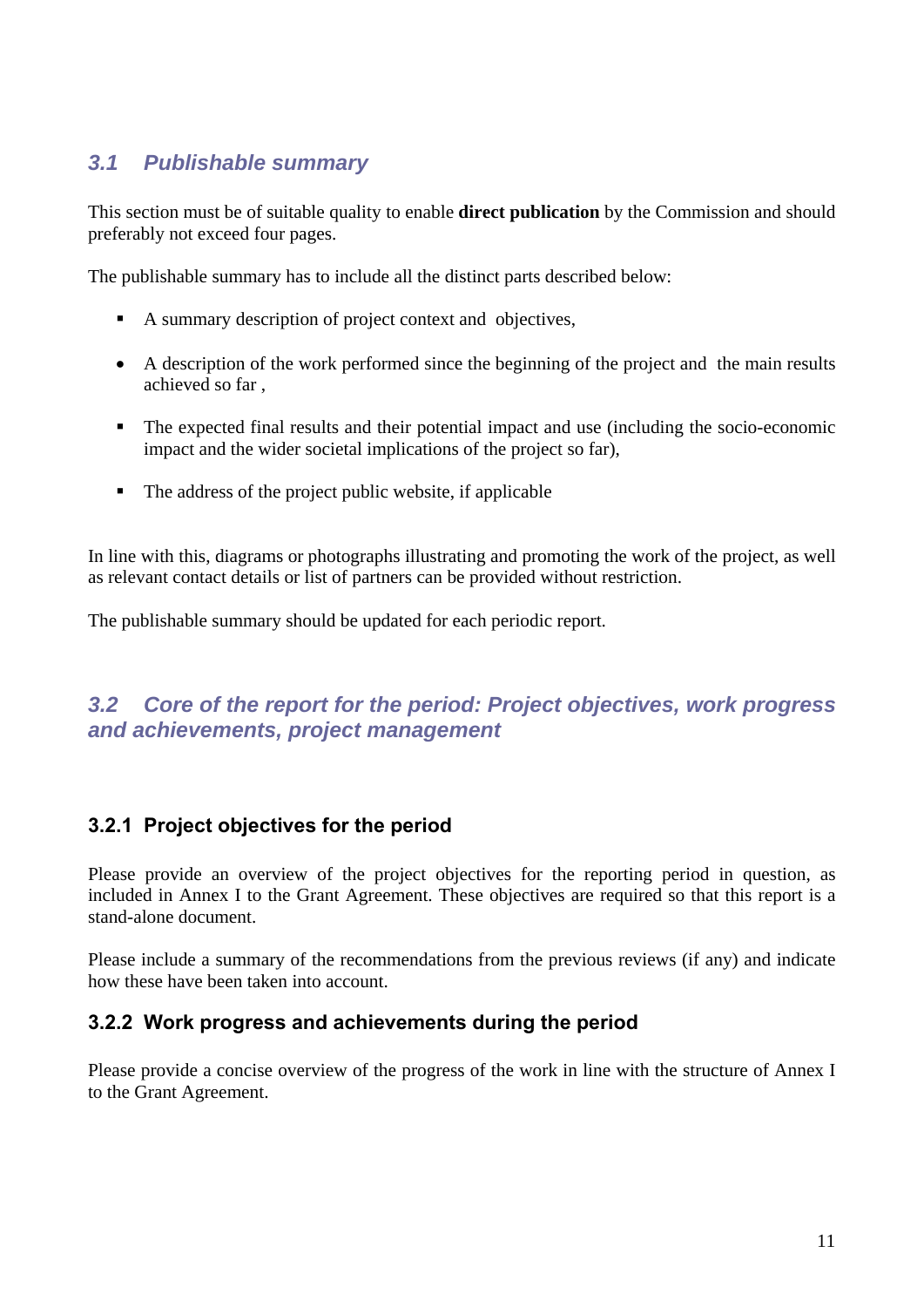For each work package, except project management, which will be reported in section 3.2.3, please provide the following information:

- A summary of progress towards objectives and details for each task;
- Highlight clearly significant results;
- If applicable, explain the reasons for deviations from Annex I and their impact on other tasks as well as on available resources and planning;
- If applicable, explain the reasons for failing to achieve critical objectives and/or not being on schedule and explain the impact on other tasks as well as on available resources and planning (the explanations should be coherent with the declaration by the project coordinator) ;
- a statement on the use of resources, in particular highlighting and explaining deviations between actual and planned person-months per work package and per beneficiary in Annex 1 (Description of Work);
- If applicable, propose corrective actions.

# **3.2.3 Project management during the period**

*Please use this section to summarise management of the consortium activities during the period. Management tasks are indicated in Articles II.2.3 and Article II.16.5 of the Grant Agreement.* 

Amongst others, this section should include the following:

- Consortium management tasks and achievements:
- Problems which have occurred and how they were solved or envisaged solutions;
- Changes in the consortium, if any;
- List of project meetings, dates and venues;
- Project planning and status:
- Impact of possible deviations from the planned milestones and deliverables, if any;
- Any changes to the legal status of any of the beneficiaries, in particular non-profit public bodies, secondary and higher education establishments, research organisations and SMEs;
- Development of the Project website, if applicable;

The section should also provide short comments and information on co-ordination activities during the period in question, such as communication between beneficiaries, possible co-operation with other projects/programmes etc.

For Grant Agreements related to infrastructures (Annex III to the Grant Agreement), the access provider shall include a section in the periodic reports on the access activity, indicating the membership of the selection panel as well as the amount of access provided to the user groups, with the description of their work, and the names and home institutions of users.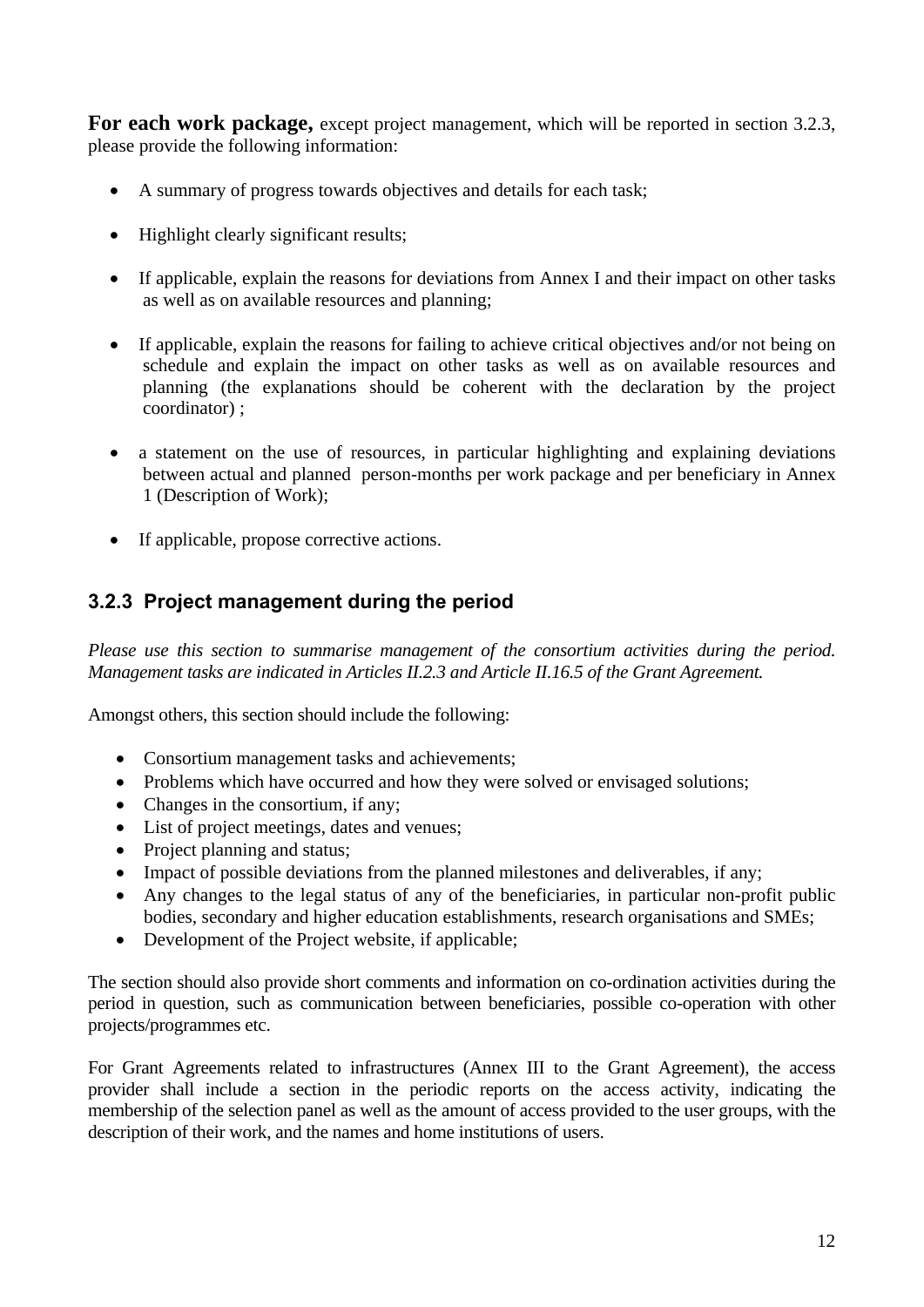# **3.3 Deliverables and milestones tables**

### **Deliverables**

The deliverables due in this reporting period, as indicated in Annex I to the Grant Agreement have to be uploaded by the responsible participants (as indicated in Annex I), and then approved and submitted by the Coordinator. Deliverables are of a nature other than periodic or final reports (ex: "prototypes", "demonstrators" or "others"). **The periodic reports and the final report have NOT to be considered as deliverables**. If the deliverables are not well explained in the periodic and/or final reports, then, a short descriptive report should be submitted, so that the Commission has a record of their existence.

If a deliverable has been cancelled or regrouped with another one, please indicate this in the column "Comments". If a new deliverable is proposed, please indicate this in the column "Comments".

The number of persons/month for each deliverable has been defined in Annex I of the Grant Agreement and cannot be changed. In SESAM, this number is automatically transferred from NEF and is not editable. If there is a deviation from the Annex I, then this should be clearly explained in the comments column.

<span id="page-12-0"></span>This table is cumulative, that is, it should always show all deliverables from the beginning of the project.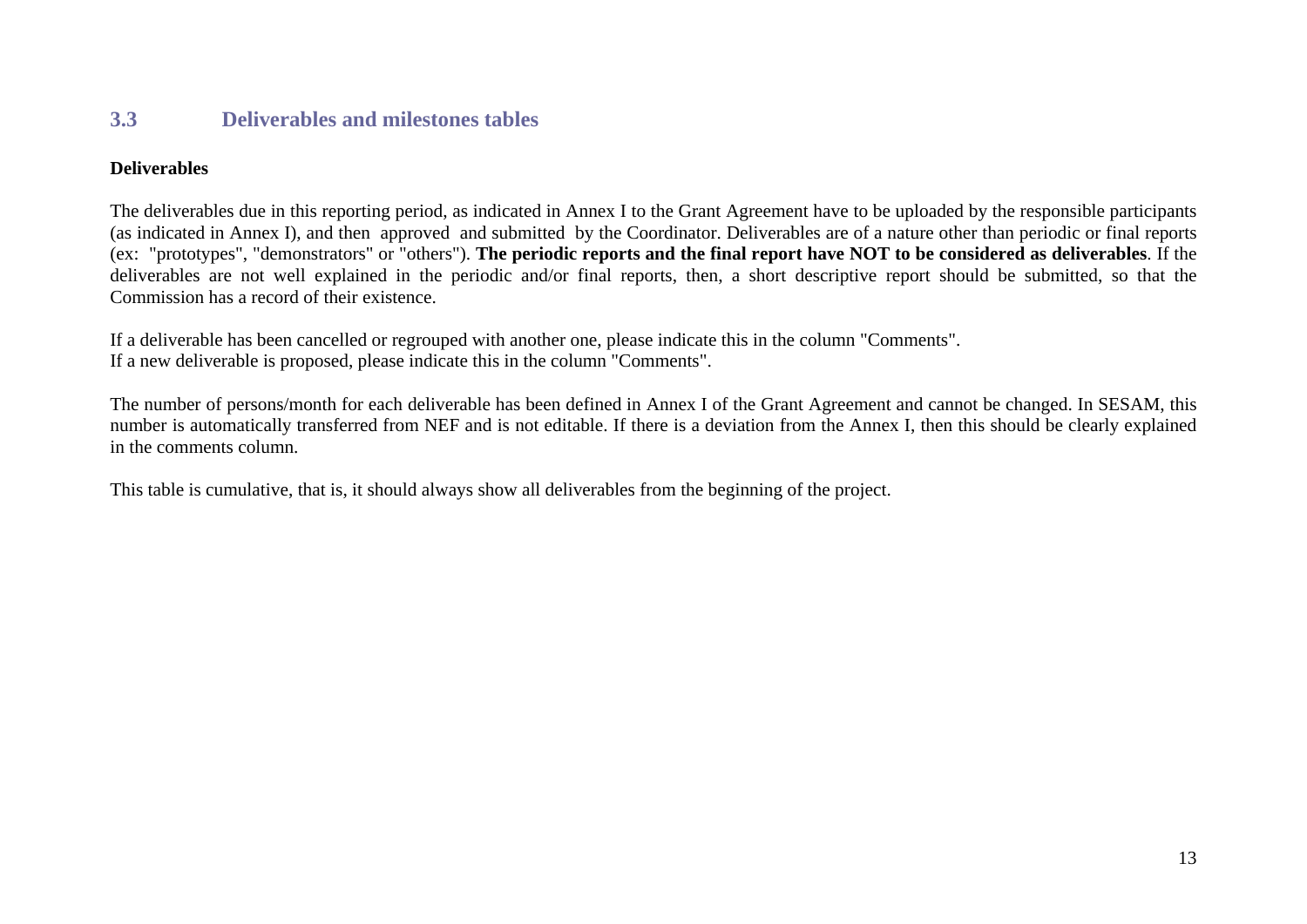|             | <b>TABLE 1. DELIVERABLES</b> |         |        |                     |               |                                            |                                               |                                                                         |                                                              |                 |
|-------------|------------------------------|---------|--------|---------------------|---------------|--------------------------------------------|-----------------------------------------------|-------------------------------------------------------------------------|--------------------------------------------------------------|-----------------|
| Del.<br>no. | Deliverable name             | Version | WP no. | Lead<br>beneficiary | <b>Nature</b> | <b>Dissemination</b><br>level <sup>9</sup> | Delivery date<br>from Annex I<br>(proj month) | Actual /<br>Forecast <sup>1</sup><br>delivery<br>date<br>Dd/mm/<br>уууу | <b>Status</b><br><b>No</b><br>submitted/<br><b>Submitted</b> | <b>Comments</b> |
|             |                              |         |        |                     |               |                                            |                                               |                                                                         |                                                              |                 |
|             |                              |         |        |                     |               |                                            |                                               |                                                                         |                                                              |                 |
|             |                              |         |        |                     |               |                                            |                                               |                                                                         |                                                              |                 |

9 $PU =$ Public

**PP** = Restricted to other programme participants (including the Commission Services).

**RE** = Restricted to a group specified by the consortium (including the Commission Services).

**CO** = Confidential, only for members of the consortium (including the Commission Services).

**Make sure that you are using the correct following label when your project has classified deliverables.**

**EU restricted** = Classified with the mention of the classification level restricted "EU Restricted"

**EU confidential** = Classified with the mention of the classification level confidential " EU Confidential "

**EU secret** = Classified with the mention of the classification level secret "EU Secret "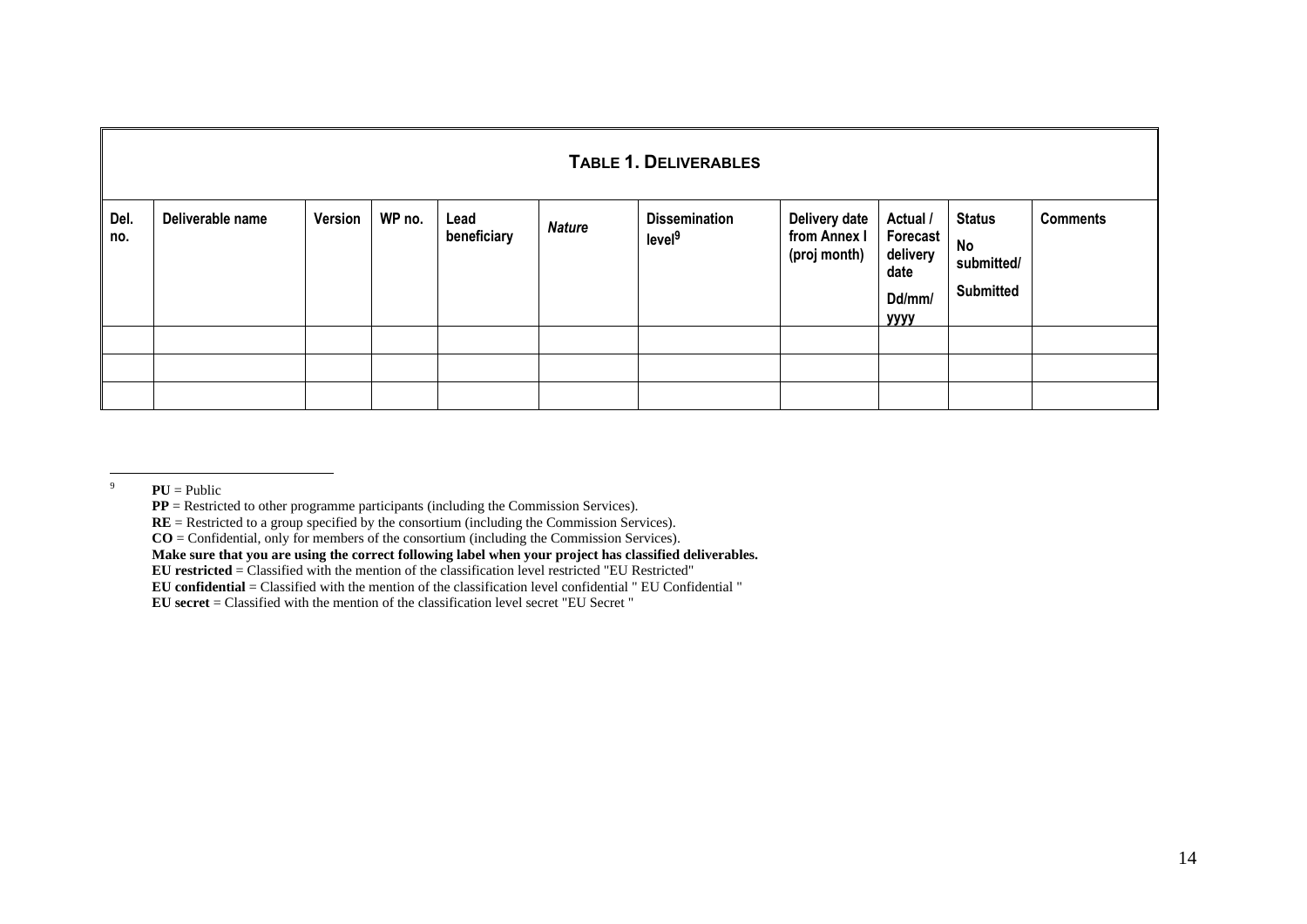### **Milestones**

Please complete this table if milestones are specified in Annex I to the Grant Agreement. Milestones will be assessed against the specific criteria and performance indicators as defined in Annex I*.* 

This table is cumulative, which means that it should always show all milestones from the beginning of the project.

| <b>TABLE 2. MILESTONES</b> |                          |                              |                     |                                                       |                           |                                                           |                 |
|----------------------------|--------------------------|------------------------------|---------------------|-------------------------------------------------------|---------------------------|-----------------------------------------------------------|-----------------|
| <b>Milestone</b><br>no.    | <b>Milestone</b><br>name | <b>Work</b><br>package<br>no | Lead<br>beneficiary | <b>Delivery</b><br>date from<br>Annex I<br>dd/mm/yyyy | <b>Achieved</b><br>Yes/No | Actual /<br>Forecast<br>achievement<br>date<br>dd/mm/yyyy | <b>Comments</b> |
|                            |                          |                              |                     |                                                       |                           |                                                           |                 |
|                            |                          |                              |                     |                                                       |                           |                                                           |                 |
|                            |                          |                              |                     |                                                       |                           |                                                           |                 |
|                            |                          |                              |                     |                                                       |                           |                                                           |                 |
|                            |                          |                              |                     |                                                       |                           |                                                           |                 |
|                            |                          |                              |                     |                                                       |                           |                                                           |                 |
|                            |                          |                              |                     |                                                       |                           |                                                           |                 |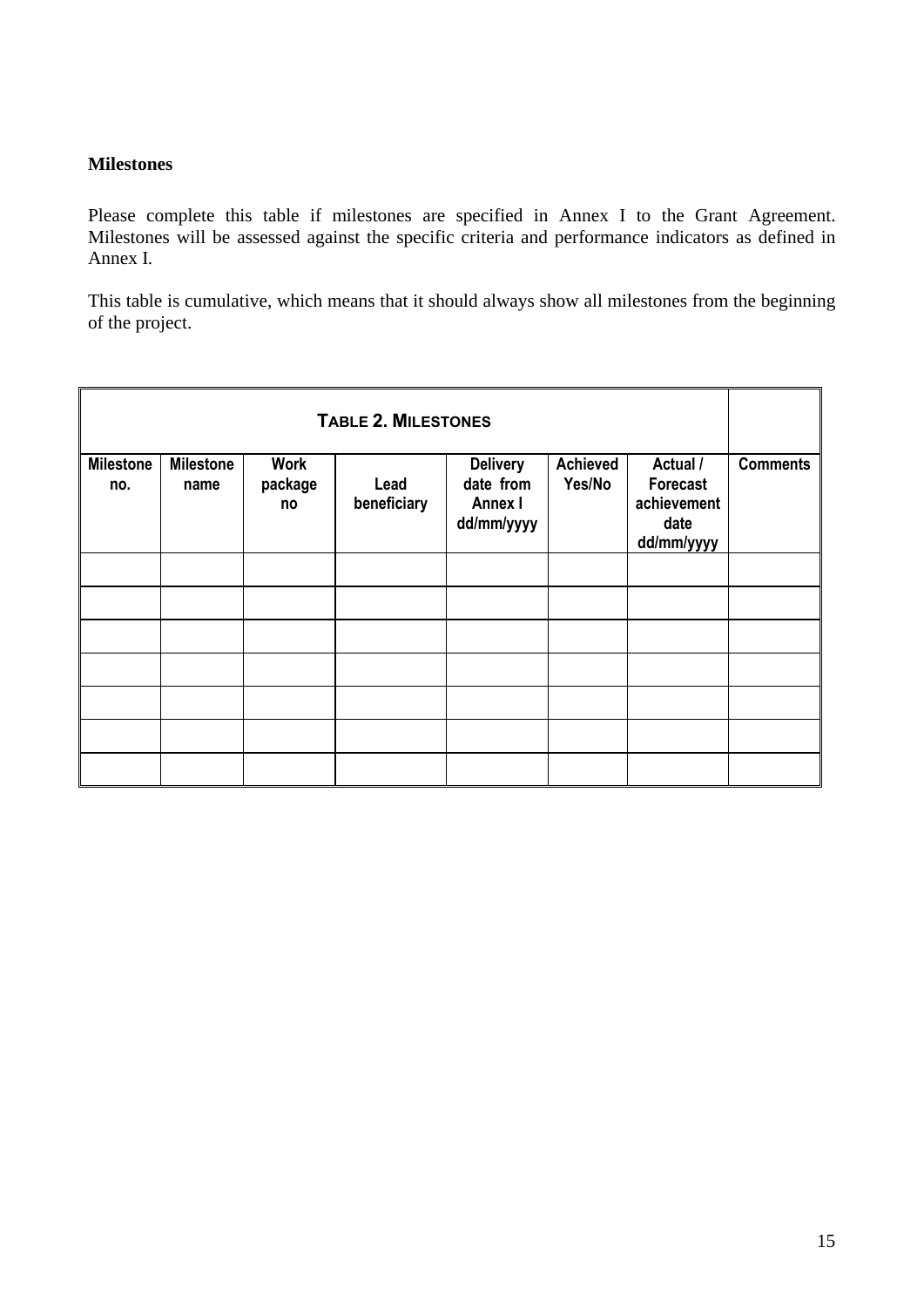# **3.4 Explanation of the use of the resources and financial statements**

The financial statements have to be provided within the Forms C for each beneficiary (if Special Clause 10 applies to your Grant Agreement, a separate financial statement is provided for each third party as well) together with a summary financial report which consolidates the claimed Community contribution of all the beneficiaries in an aggregate form, based on the information provided in Form C (Annex VI of the Grant Agreement) by each beneficiary.

The "Explanation of use of resources" requested in the Grant Agreement for personnel costs, subcontracting, any major costs (ex: purchase of important equipment, travel costs, large consumable items) and indirect costs, have now to be done within the Forms (user guides are accessible within the Participant Portal $1^{10}$ .

When applicable, certificates on financial statements shall be submitted by the concerned beneficiaries according to Article II.4.4 of the Grant Agreement.

Besides the electronic submission, Forms C as well as certificates (if applicable), have to be signed and sent in parallel by post.

<span id="page-15-0"></span><sup>&</sup>lt;sup>10</sup> In the past, the explanation of use of resources requested in the Grant Agreement was done within a table in this section. The merge of this table within the Forms C was a measure of simplification aimed at avoiding duplication and/or potential discrepancies between the data provided in the table 'Explanation of use of resources' and the data provided in the Forms C.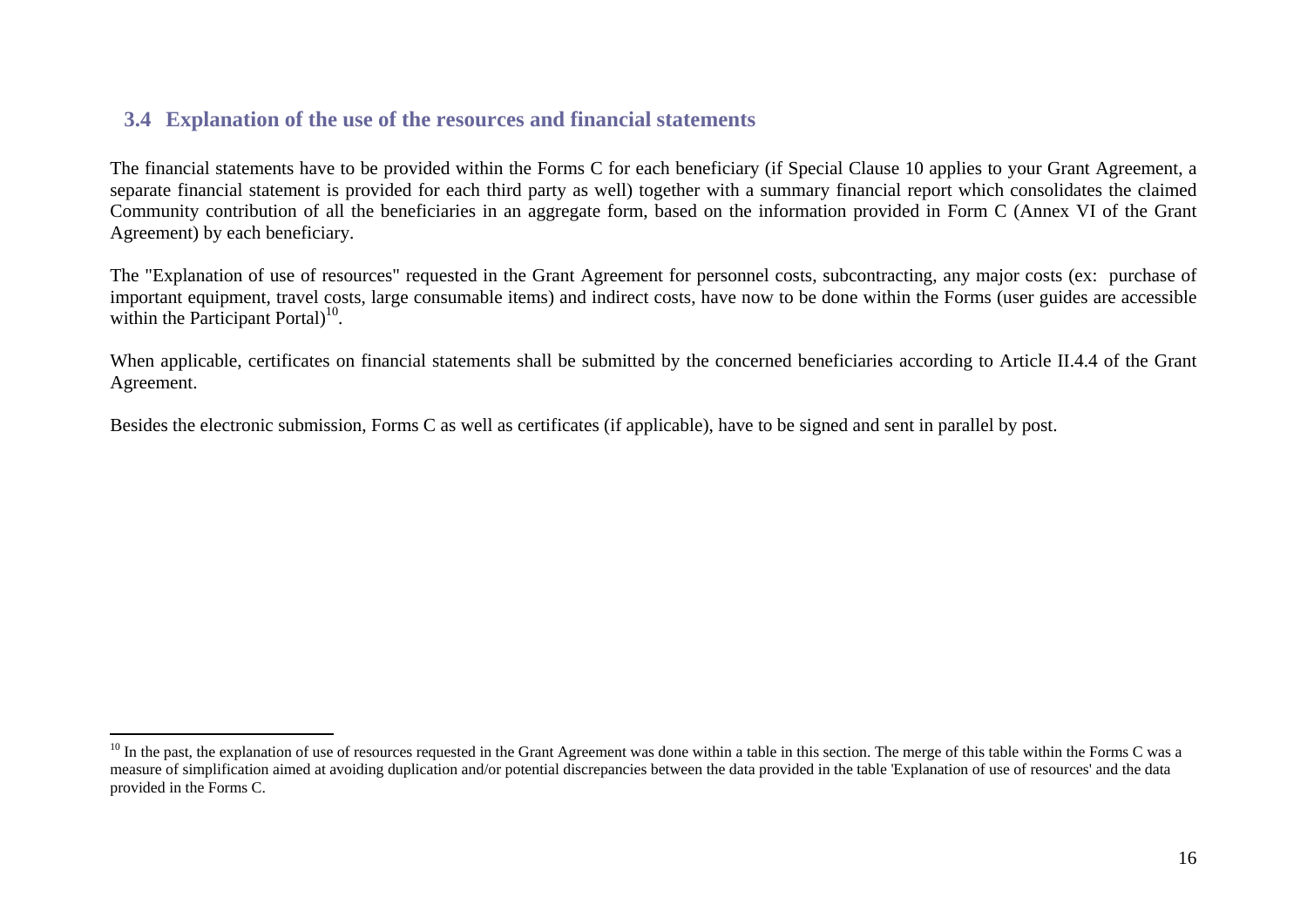### **The following table is required only for the funding schemes for Research for the benefit of SMEs THE TRANSACTION**

Please provide a list of the actual cost incurred by the RTD performers during the performance of the work subcontracted to them. These costs refer only to the agreed '**Transaction'**.

| Name of RTD<br>Performer | Number of<br>person months | Personnel<br>Costs $(\epsilon)$ | <b>Durable</b><br>equipment | <b>Consumables</b> | <b>Computing</b> | Overhead<br>Costs $(\epsilon)$ | Other<br>Costs $(\epsilon)$ | <b>Total by</b><br><b>RTD</b><br>performer |
|--------------------------|----------------------------|---------------------------------|-----------------------------|--------------------|------------------|--------------------------------|-----------------------------|--------------------------------------------|
|                          |                            |                                 |                             |                    |                  |                                |                             |                                            |
|                          |                            |                                 |                             |                    |                  |                                |                             |                                            |
|                          |                            |                                 |                             |                    |                  |                                |                             |                                            |
|                          |                            |                                 |                             |                    |                  |                                |                             |                                            |
|                          |                            |                                 |                             |                    |                  |                                |                             |                                            |
|                          |                            |                                 |                             |                    |                  |                                |                             |                                            |
|                          |                            |                                 |                             |                    |                  |                                |                             |                                            |
|                          |                            |                                 |                             |                    |                  |                                |                             |                                            |
|                          |                            |                                 |                             |                    |                  |                                |                             |                                            |
|                          |                            |                                 |                             |                    |                  |                                |                             |                                            |
| <b>TOTAL</b>             |                            |                                 |                             |                    |                  |                                |                             |                                            |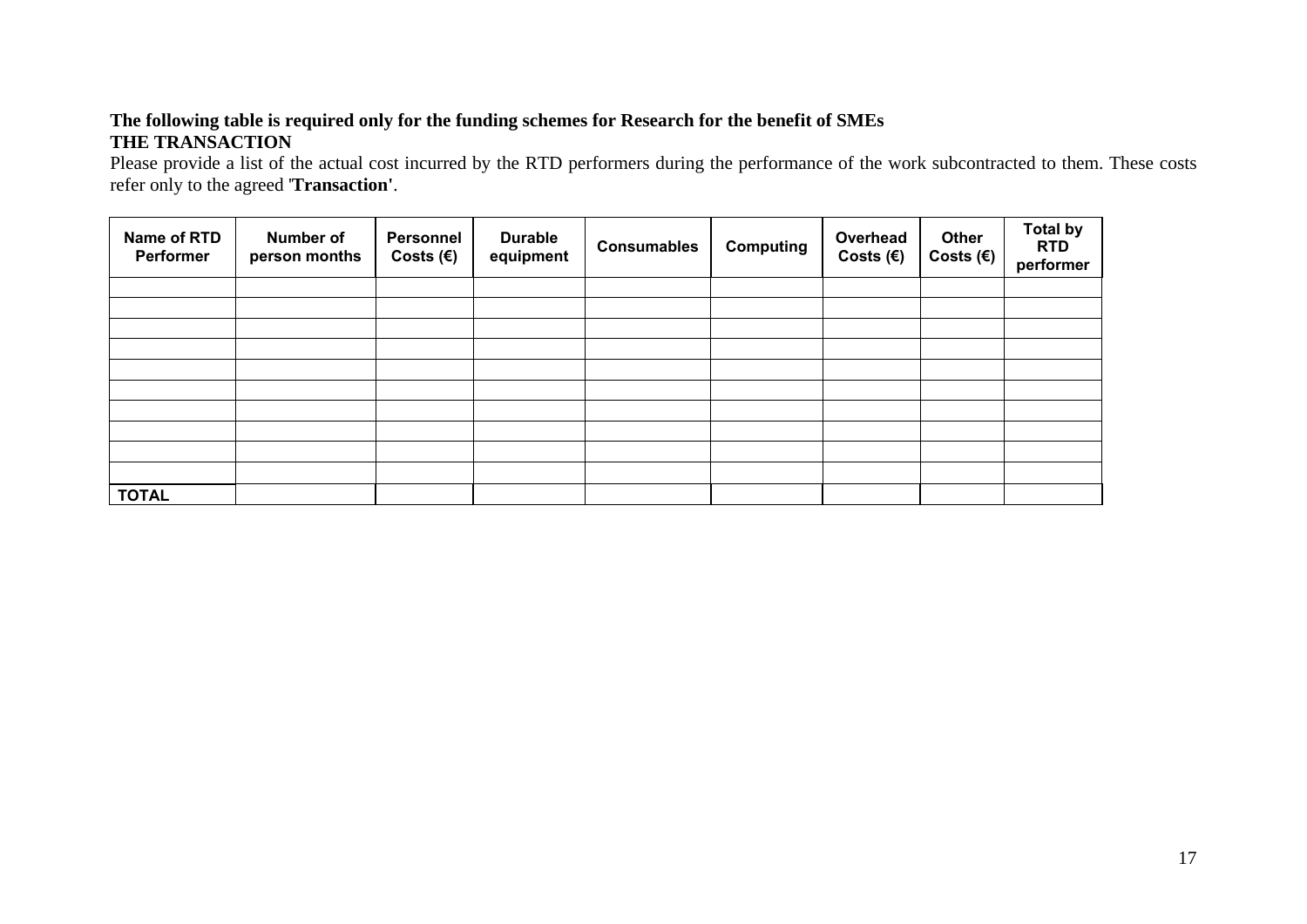# **IMPORTANT:**

Form C varies with the funding scheme used. Please make sure that you use the correct form corresponding to your project (Templates for Forms C are provided in Annex VI to the Grant Agreement). An example for collaborative projects is enclosed hereafter.

A Web-based online tool for completing and submitting forms C is accessible via the Participant Portal: [http://ec.europa.eu/research/participants/portal,](http://ec.europa.eu/research/participants/portal) (except for projects managed by DG MOVE and ENER).

If some beneficiaries in security research have two different rates of funding (part of the funding may reach  $75\%$ <sup>11</sup>) then two separate financial statements should be filled by the concerned beneficiaries and two lines should be entered for these beneficiaries in the summary financial report.

 $\overline{a}$  $11$  Article 33.1 of the EC FP7 rules for participation - REGULATION (EC) No 1906/2006.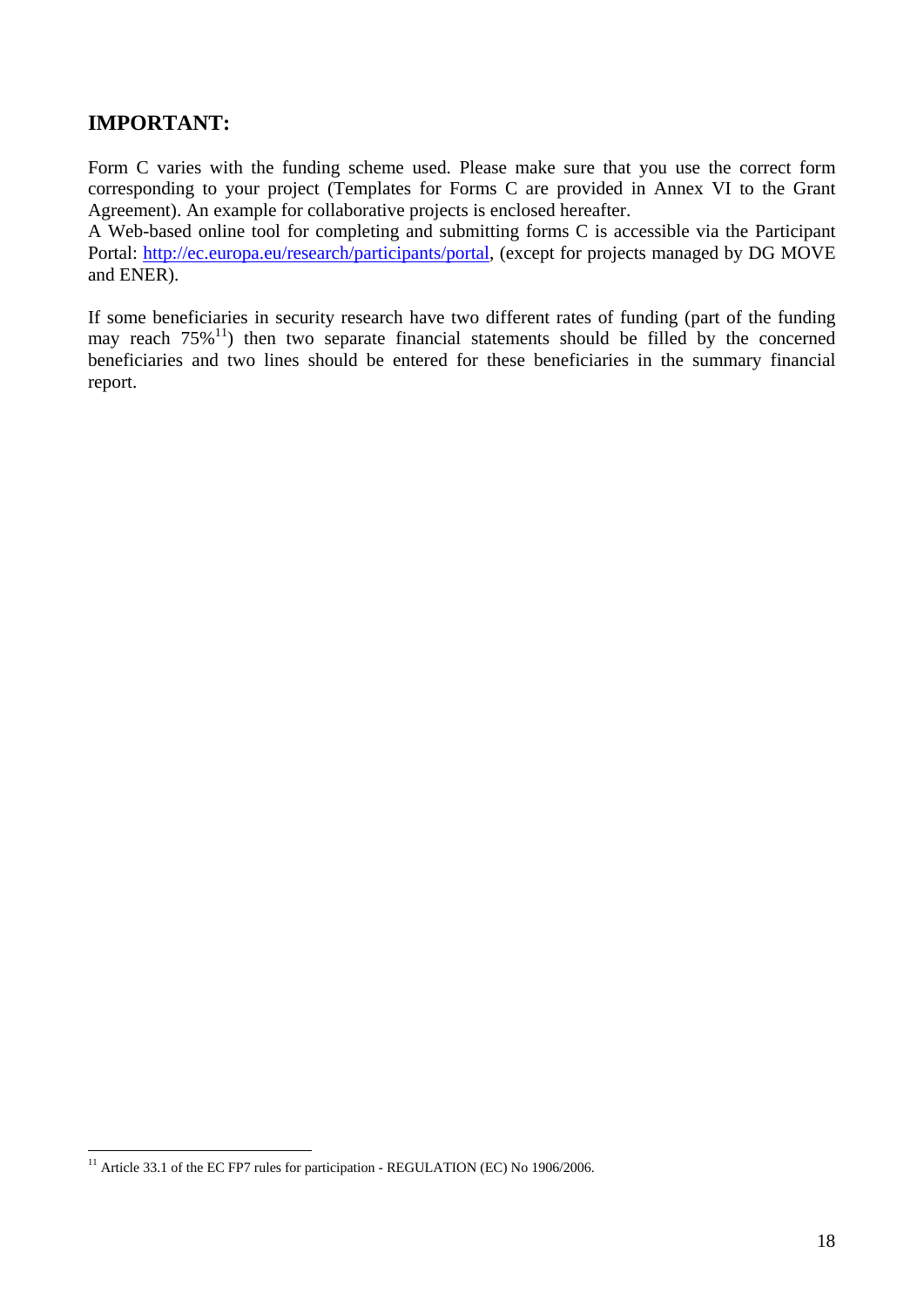#### **FP7 - Grant Agreement - Annex VI - Collaborative Project**

| Form C - Financial Statement (to be filled in by each beneficiary)            |                      |                              |                                                |                                  |        |  |  |
|-------------------------------------------------------------------------------|----------------------|------------------------------|------------------------------------------------|----------------------------------|--------|--|--|
| <b>Collaborative Project</b><br><b>Funding scheme</b><br>Project nr<br>nnnnnn |                      |                              |                                                |                                  |        |  |  |
| <b>Project Acronym</b>                                                        |                      | <b>XXXXXXXXXXXXXXXXXXXXX</b> |                                                |                                  |        |  |  |
| <b>Period from</b><br>Τо                                                      | dd/mm/aa<br>dd/mm/aa |                              | Is this an adjustment to a previous statement? |                                  | Yes/No |  |  |
|                                                                               |                      |                              |                                                |                                  |        |  |  |
| <b>Legal Name</b>                                                             |                      |                              |                                                | <b>Participant Identity Code</b> | nn     |  |  |
| <b>Organisation short Name</b>                                                |                      |                              |                                                | Beneficiary nr                   | nn     |  |  |
|                                                                               |                      |                              |                                                |                                  |        |  |  |
| Funding % for RTD activities (A)                                              |                      |                              | If flat rate for indirect costs, specify %     | $\frac{9}{6}$                    |        |  |  |

#### **1- Declaration of eligible costs/lump sum/flate-rate/scale of unit (in €)**

|                                               |                   | <b>Type of Activity</b>     |                   |              |                             |  |  |
|-----------------------------------------------|-------------------|-----------------------------|-------------------|--------------|-----------------------------|--|--|
|                                               | <b>RTD</b><br>(A) | <b>Demonstration</b><br>(B) | Management<br>(C) | Other<br>(D) | <b>TOTAL</b><br>$(A+B+C+D)$ |  |  |
| <b>Personnel costs</b>                        |                   |                             |                   |              |                             |  |  |
| <b>Subcontracting</b>                         |                   |                             |                   |              |                             |  |  |
| Other direct costs                            |                   |                             |                   |              |                             |  |  |
| Indirect costs                                |                   |                             |                   |              |                             |  |  |
| Lump sums/flat-rate/scale of<br>unit declared |                   |                             |                   |              |                             |  |  |
| <b>Total</b>                                  |                   |                             |                   |              |                             |  |  |
| <b>Maximum EC contribution</b>                |                   |                             |                   |              |                             |  |  |
| <b>Requested EC contribution</b>              |                   |                             |                   |              |                             |  |  |

#### **2- Declaration of receipts**

| Did you receive any financial transfers or contributions in kind, free of charge from third parties or did the project |
|------------------------------------------------------------------------------------------------------------------------|
| generate any income which could be considered a receipt according to Art.II.17 of the grant agreement?                 |
| If yes, please mention the amount (in $\epsilon$ )                                                                     |

| Yes/No |  |
|--------|--|
|        |  |

#### Did the pre-financing you received generate any interest according to Art. II.19 ? **3- Declaration of interest yielded by the pre-financing** (to *be completed only by the coordinator* )

*If yes, please mention the amount (in €)*

#### **4. Certificate on the methodology**

| Do you declare average personnel costs according to Art. II.14.1 ?                                                                        | Yes/No |                                                                            |  |
|-------------------------------------------------------------------------------------------------------------------------------------------|--------|----------------------------------------------------------------------------|--|
| Is there a certificate on the methodology provided by an independent auditor and accepted by the Commission according<br>to Art. II.4.4 ? | Yes/No |                                                                            |  |
| Name of the auditor                                                                                                                       |        | Cost of the certificate (in $\epsilon$ ), if charged<br>under this project |  |

#### **5- Certificate on the financial statements**

| Is there a certificate on the financial statements provided by an independent auditor attached to this financial statement<br>according to Art. II.4.4? | Yes/No |                                          |  |
|---------------------------------------------------------------------------------------------------------------------------------------------------------|--------|------------------------------------------|--|
| Name of the auditor                                                                                                                                     |        | Cost of the certificate (in $\epsilon$ ) |  |

#### **6- Beneficiary's declaration on its honour**

#### **We declare on our honour that:**

- the costs declared above are directly related to the resources used to attain the objectives of the project and fall within the definition of eligible costs specified in Articles II.14 and II.15 of the grant agreement, and, if relevant, Annex III and Article 7 (special clauses) of the grant agreement;

- the receipts declared above are the only financial transfers or contributions in kind, free of charge, from third parties and the only income generated by the project which could be considered as receipts according to Art. II.17 of the grant agreement;

- the interest declared above is the only interest yielded by the pre-financing which falls within the definition of Art. II.19 of the grant agreement;

- there is full supporting documentation to justify the information hereby declared. It will be made available at the request of the Commission and in the event of an audit by the Commission and/or by the Court of Auditors and/or their authorised representatives.

| <b>Beneficiary's Stamp</b> | Name of the Person(s) Authorised to sign this Financial Statement |
|----------------------------|-------------------------------------------------------------------|
|                            |                                                                   |
|                            | Date & signature                                                  |
|                            |                                                                   |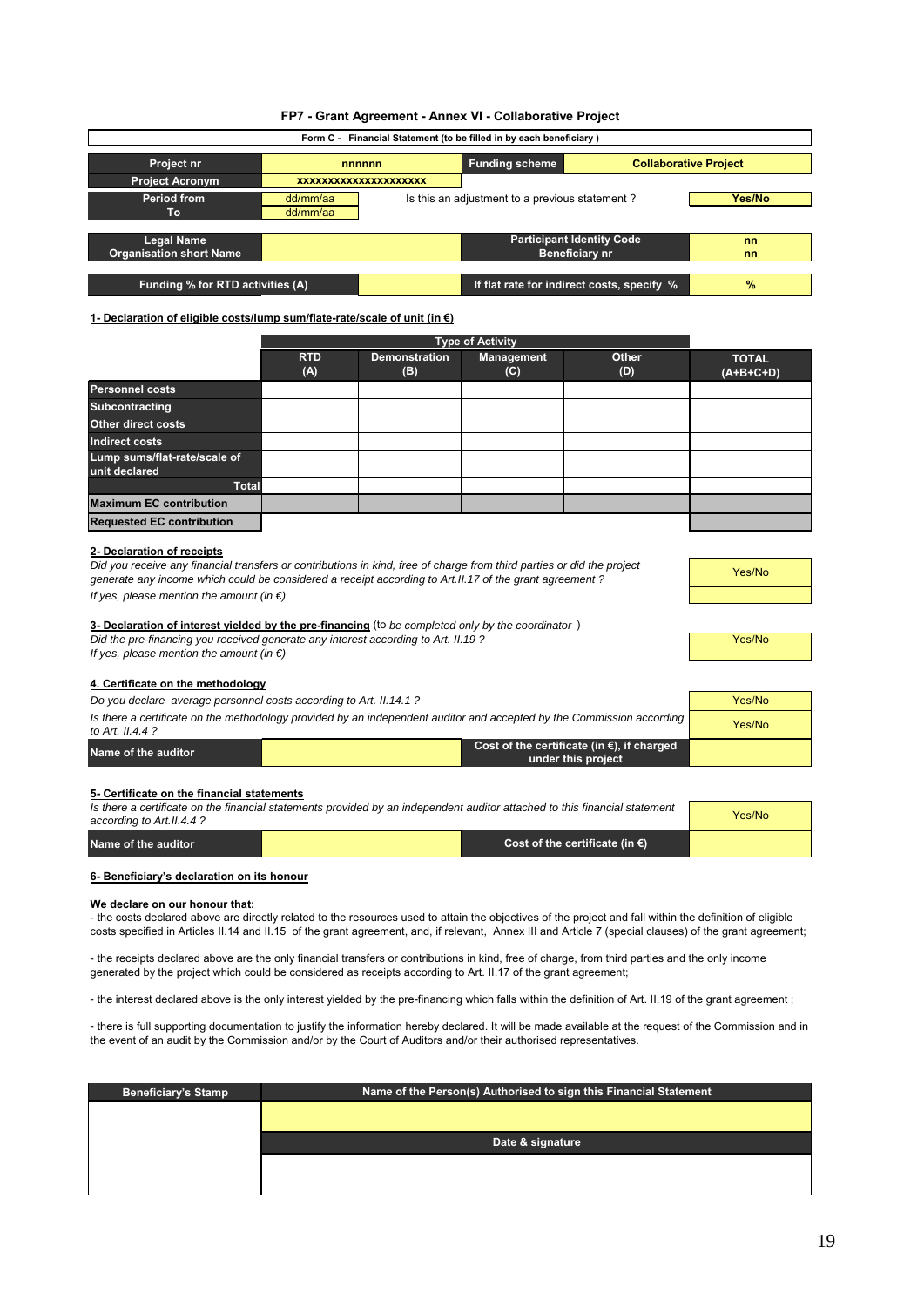|  | FP7 - Grant Agreement - Annex VI - Collaborative Project |  |  |  |
|--|----------------------------------------------------------|--|--|--|
|--|----------------------------------------------------------|--|--|--|

| Form C - Financial Statement (to be filled in by Third Party) Only applicable if special clause nr 10 is used |          |                                                |                       |                                            |               |  |  |
|---------------------------------------------------------------------------------------------------------------|----------|------------------------------------------------|-----------------------|--------------------------------------------|---------------|--|--|
| Project nr                                                                                                    | nnnnnn   |                                                | <b>Funding scheme</b> | <b>Collaborative Project</b>               |               |  |  |
| <b>Project Acronym</b>                                                                                        |          | <b>XXXXXXXXXXXXXXXXXXXXX</b>                   |                       |                                            |               |  |  |
| <b>Period from</b>                                                                                            | dd/mm/aa | Is this an adjustment to a previous statement? | Yes/No                |                                            |               |  |  |
| To                                                                                                            | dd/mm/aa |                                                |                       |                                            |               |  |  |
|                                                                                                               |          |                                                |                       |                                            |               |  |  |
| 3rd party legal Name<br>3rd party Organisation short Name                                                     |          |                                                |                       | Working for beneficiary nr                 | nn            |  |  |
|                                                                                                               |          |                                                |                       |                                            |               |  |  |
| Funding % for RTD activities (A)                                                                              |          |                                                |                       | If flat rate for indirect costs, specify % | $\frac{9}{6}$ |  |  |

#### **1- Declaration of eligible costs/lump sum/flate-rate/scale of unit (in €)**

|                                               |                   | Type of Activity            |                   |              |                             |  |  |  |  |  |
|-----------------------------------------------|-------------------|-----------------------------|-------------------|--------------|-----------------------------|--|--|--|--|--|
|                                               | <b>RTD</b><br>(A) | <b>Demonstration</b><br>(B) | Management<br>(C) | Other<br>(D) | <b>TOTAL</b><br>$(A+B+C+D)$ |  |  |  |  |  |
| <b>Personnel costs</b>                        |                   |                             |                   |              |                             |  |  |  |  |  |
| <b>Subcontracting</b>                         |                   |                             |                   |              |                             |  |  |  |  |  |
| <b>Other direct costs</b>                     |                   |                             |                   |              |                             |  |  |  |  |  |
| <b>Indirect costs</b>                         |                   |                             |                   |              |                             |  |  |  |  |  |
| Lump sums/flat-rate/scale of<br>unit declared |                   |                             |                   |              |                             |  |  |  |  |  |
| <b>Total</b>                                  |                   |                             |                   |              |                             |  |  |  |  |  |
| <b>Maximum EC contribution</b>                |                   |                             |                   |              |                             |  |  |  |  |  |
| <b>Requested EC contribution</b>              |                   |                             |                   |              |                             |  |  |  |  |  |
|                                               |                   |                             |                   |              |                             |  |  |  |  |  |

#### **2- Declaration of receipts**

*If yes, please mention the amount (in €) Did you receive any financial transfers or contributions in kind, free of charge from third parties or did the project generate any income which could be considered a receipt according to Art.II.17 of the grant agreement ?*

| Yes/No |  |
|--------|--|
|        |  |

Yes/No

#### **3- Declaration of interest yielded by the pre-financing** (*to be completed only by the coordinator* )

Did the pre-financing you received generate any interest according to Art. II.19 ?

*If yes, please mention the amount (in €)*

#### **4. Certificate on the methodology**

*Do you declare average personnel costs according to Art. II.14.1 ?*

| Is there a certificate on the methodology provided by an independent auditor and accepted by the Commission according<br>to Art. $II.44$ ? |                                                           |  |  |  |
|--------------------------------------------------------------------------------------------------------------------------------------------|-----------------------------------------------------------|--|--|--|
| Name of the auditor                                                                                                                        | Cost of the certificate (in $\epsilon$ ), if charged<br>. |  |  |  |

#### **5- Certificate on the financial statements**

| Is there a certificate on the financial statements provided by an independent auditor attached to this financial statement<br>according to Art. II.4.4 ? | Yes/No |                                          |  |
|----------------------------------------------------------------------------------------------------------------------------------------------------------|--------|------------------------------------------|--|
| Name of the auditor                                                                                                                                      |        | Cost of the certificate (in $\epsilon$ ) |  |

**under this project**

#### **6- Beneficiary's declaration on its honour**

#### **We declare on our honour that:**

- the costs declared above are directly related to the resources used to attain the objectives of the project and fall within the definition of eligible costs specified in Articles II.14 and II.15 of the grant agreement, and, if relevant, Annex III and Article 7 (special clauses) of the grant agreement;

- the receipts declared above are the only financial transfers or contributions in kind, free of charge, from third parties and the only income generated by the project which could be considered as receipts according to Art. II.17 of the grant agreement;

- the interest declared above is the only interest yielded by the pre-financing which falls within the definition of Art. II.19 of the grant agreement ;

- there is full supporting documentation to justify the information hereby declared. It will be made available at the request of the Commission and in the event of an audit by the Commission and/or by the Court of Auditors and/or their authorised representatives.

| Name of the Person(s) Authorised to sign this Financial Statement |
|-------------------------------------------------------------------|
|                                                                   |
| Date & signature                                                  |
|                                                                   |
|                                                                   |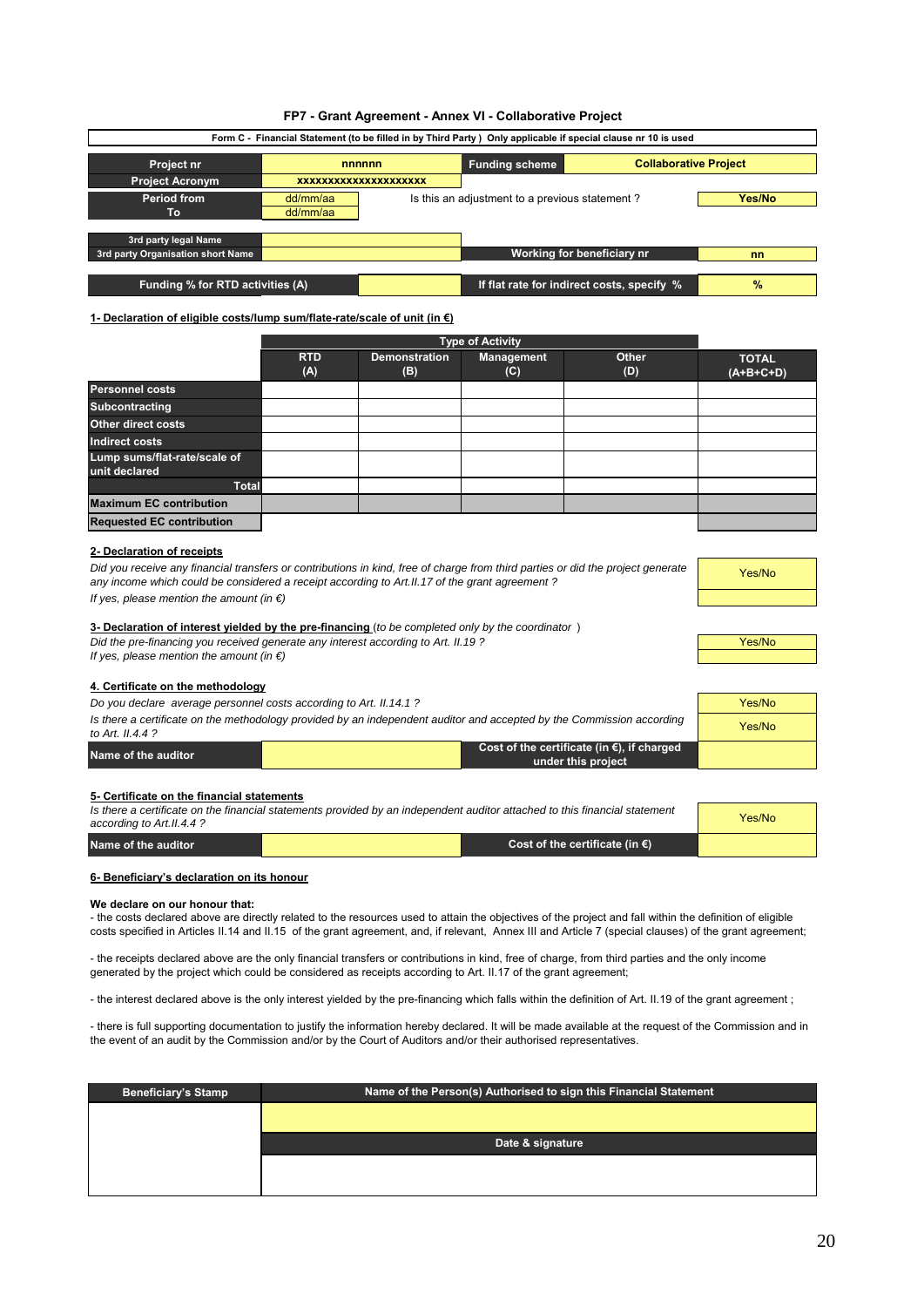|                         |                                            |              |                         |              |                        |       |                             | Summary Financial Report - Collaborative Project- to be filled in by the coordinator |                        |              |                        |       |                                      |                 |          |
|-------------------------|--------------------------------------------|--------------|-------------------------|--------------|------------------------|-------|-----------------------------|--------------------------------------------------------------------------------------|------------------------|--------------|------------------------|-------|--------------------------------------|-----------------|----------|
|                         | <b>Project acronym</b>                     |              | xxxxxxxxxxxxxxxxxxxxxxx |              | Project nr             | nnnnn |                             | Reporting<br>period from                                                             | dd/mm/aa               | to:          | dd/mm/aa               |       |                                      | Page            | 1/1      |
|                         | <b>Funding scheme</b>                      | CP           |                         |              |                        |       |                             | <b>Type of activity</b>                                                              |                        |              |                        |       |                                      |                 |          |
|                         | Beneficiar If 3rd Party, linked Adjustment |              | Organisation            | <b>RTD</b>   | (A)                    |       | <b>Demonstration</b><br>(B) | <b>Management</b><br>$\overline{(\mathbf{C})}$                                       |                        |              | Other (D)              |       | Total<br>$(A)+(B)+(C)+(D)$           |                 |          |
| y n°                    | to beneficiary                             | (Yes/No)     | <b>Short Name</b>       | <b>Total</b> | Max EC<br>Contribution | Total | Max EC<br>Contribution      | <b>Total</b>                                                                         | Max EC<br>Contribution | <b>Total</b> | Max EC<br>Contribution | Total | <b>Max EC</b><br><b>Contribution</b> | <b>Receipts</b> | Interest |
| $\overline{1}$          |                                            |              |                         |              |                        |       |                             |                                                                                      |                        |              |                        |       |                                      |                 |          |
| $\mathbf{2}$            |                                            |              |                         |              |                        |       |                             |                                                                                      |                        |              |                        |       |                                      |                 |          |
| $\mathbf{3}$            |                                            |              |                         |              |                        |       |                             |                                                                                      |                        |              |                        |       |                                      |                 |          |
| $\overline{\mathbf{4}}$ |                                            |              |                         |              |                        |       |                             |                                                                                      |                        |              |                        |       |                                      |                 |          |
| 5                       |                                            |              |                         |              |                        |       |                             |                                                                                      |                        |              |                        |       |                                      |                 |          |
| 6                       |                                            |              |                         |              |                        |       |                             |                                                                                      |                        |              |                        |       |                                      |                 |          |
| $\overline{7}$          |                                            |              |                         |              |                        |       |                             |                                                                                      |                        |              |                        |       |                                      |                 |          |
| 8                       |                                            |              |                         |              |                        |       |                             |                                                                                      |                        |              |                        |       |                                      |                 |          |
| 9                       |                                            |              |                         |              |                        |       |                             |                                                                                      |                        |              |                        |       |                                      |                 |          |
| 10                      |                                            |              |                         |              |                        |       |                             |                                                                                      |                        |              |                        |       |                                      |                 |          |
| 11                      |                                            |              |                         |              |                        |       |                             |                                                                                      |                        |              |                        |       |                                      |                 |          |
| 12                      |                                            |              |                         |              |                        |       |                             |                                                                                      |                        |              |                        |       |                                      |                 |          |
| 13                      |                                            |              |                         |              |                        |       |                             |                                                                                      |                        |              |                        |       |                                      |                 |          |
| 14                      |                                            |              |                         |              |                        |       |                             |                                                                                      |                        |              |                        |       |                                      |                 |          |
| 15                      |                                            |              |                         |              |                        |       |                             |                                                                                      |                        |              |                        |       |                                      |                 |          |
| 16                      |                                            |              |                         |              |                        |       |                             |                                                                                      |                        |              |                        |       |                                      |                 |          |
| 17                      |                                            |              |                         |              |                        |       |                             |                                                                                      |                        |              |                        |       |                                      |                 |          |
| 18                      |                                            |              |                         |              |                        |       |                             |                                                                                      |                        |              |                        |       |                                      |                 |          |
| 19<br>20                |                                            |              |                         |              |                        |       |                             |                                                                                      |                        |              |                        |       |                                      |                 |          |
| 21                      |                                            |              |                         |              |                        |       |                             |                                                                                      |                        |              |                        |       |                                      |                 |          |
| 22                      |                                            |              |                         |              |                        |       |                             |                                                                                      |                        |              |                        |       |                                      |                 |          |
| 23                      |                                            |              |                         |              |                        |       |                             |                                                                                      |                        |              |                        |       |                                      |                 |          |
| 24                      |                                            |              |                         |              |                        |       |                             |                                                                                      |                        |              |                        |       |                                      |                 |          |
| 25                      |                                            |              |                         |              |                        |       |                             |                                                                                      |                        |              |                        |       |                                      |                 |          |
|                         |                                            | <b>TOTAL</b> |                         |              |                        |       |                             |                                                                                      |                        |              |                        |       |                                      |                 |          |
|                         |                                            |              |                         |              |                        |       |                             |                                                                                      |                        |              |                        |       |                                      |                 |          |

#### **FP7 - Grant Agreement - Annex VI - Collaborative Project**

**Requested EC contribution for the reporting period (in €)**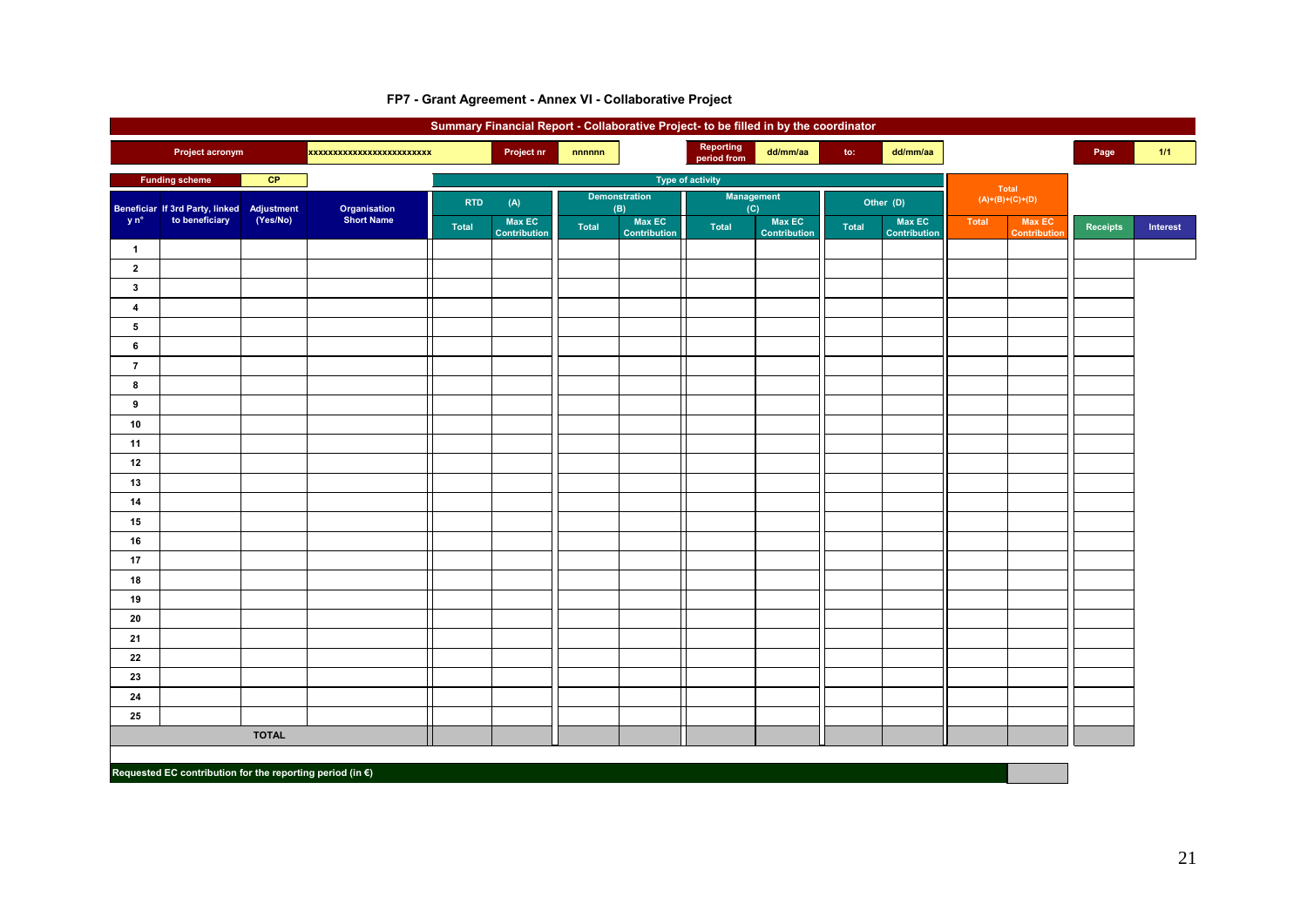# <span id="page-21-0"></span>**4. FINAL REPORT TEMPLATE**

This final report shall comprise three separate parts as described hereafter.

- a) A final **publishable** summary report including an executive summary and a summary description of project context and objectives, a description of the main S&T results, the potential impact (including the socio-economic impact and the wider social implications of the project so far) and the main dissemination activities and exploitation of results . The content of this report is described in section 4.1.
- b) A plan for use and dissemination of foreground. The content of this report is described in section 4.2.
- c) A report covering the wider societal implications of the project, in the form of a questionnaire, including where applicable gender equality actions, ethical issues, efforts to involve other actors and to spread awareness. The content of this report is described in section 4.3.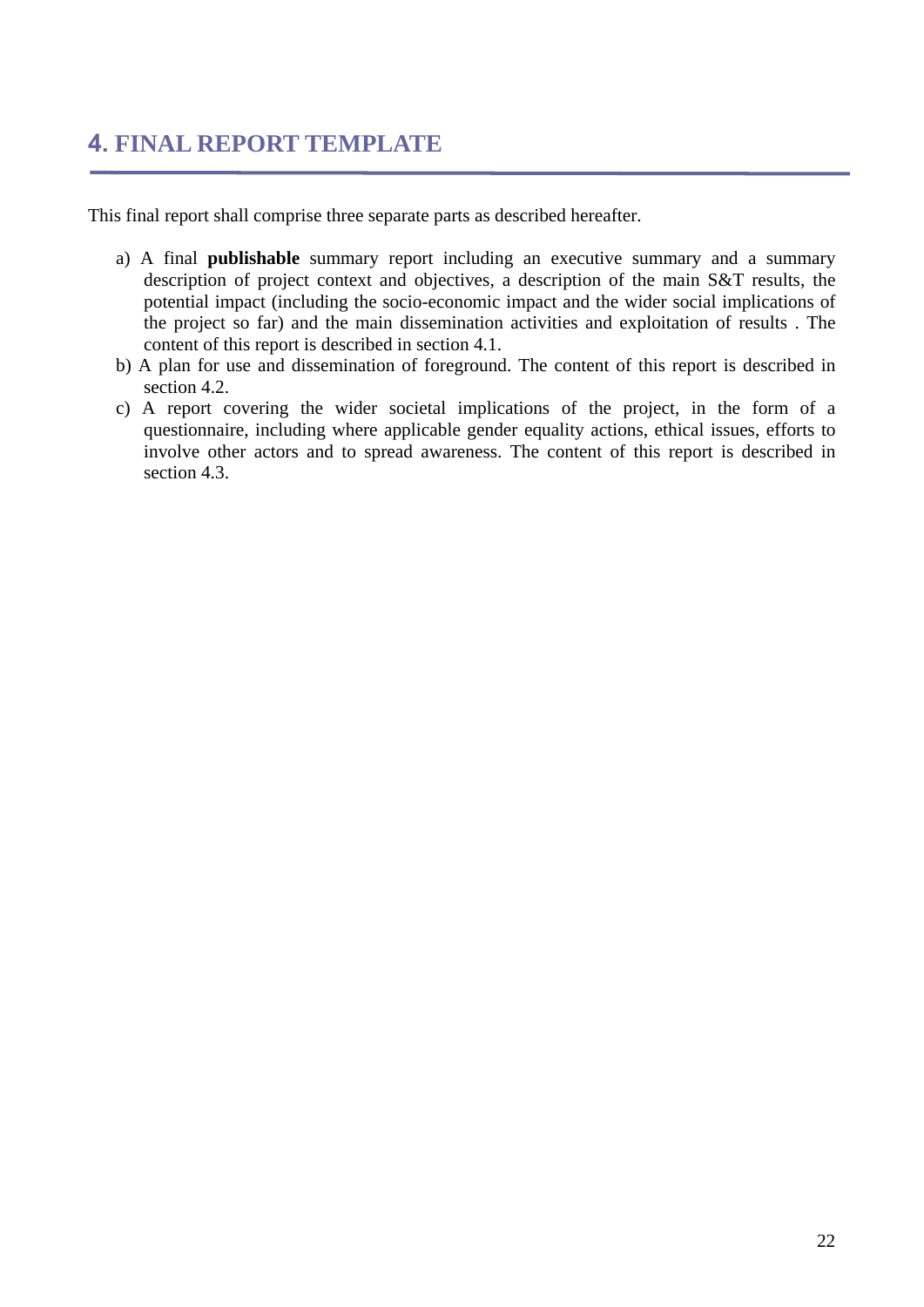

# <span id="page-22-0"></span>**PROJECT FINAL REPORT**

| <b>Grant Agreement number:</b>        |      |                                                                                                             |  |
|---------------------------------------|------|-------------------------------------------------------------------------------------------------------------|--|
| Project acronym:                      |      |                                                                                                             |  |
| <b>Project title:</b>                 |      |                                                                                                             |  |
| <b>Funding Scheme:</b>                |      |                                                                                                             |  |
| <b>Period covered:</b>                | from | to                                                                                                          |  |
|                                       |      | Name of the scientific representative of the project's co-ordinator <sup>12</sup> , Title and Organisation: |  |
| Tel:                                  |      |                                                                                                             |  |
| Fax:                                  |      |                                                                                                             |  |
| E-mail:                               |      |                                                                                                             |  |
| Project website <sup>7</sup> address: |      |                                                                                                             |  |
|                                       |      |                                                                                                             |  |

 $\overline{a}$  $12$  Usually the contact person of the coordinator as specified in Art. 8.1. of the Grant Agreement.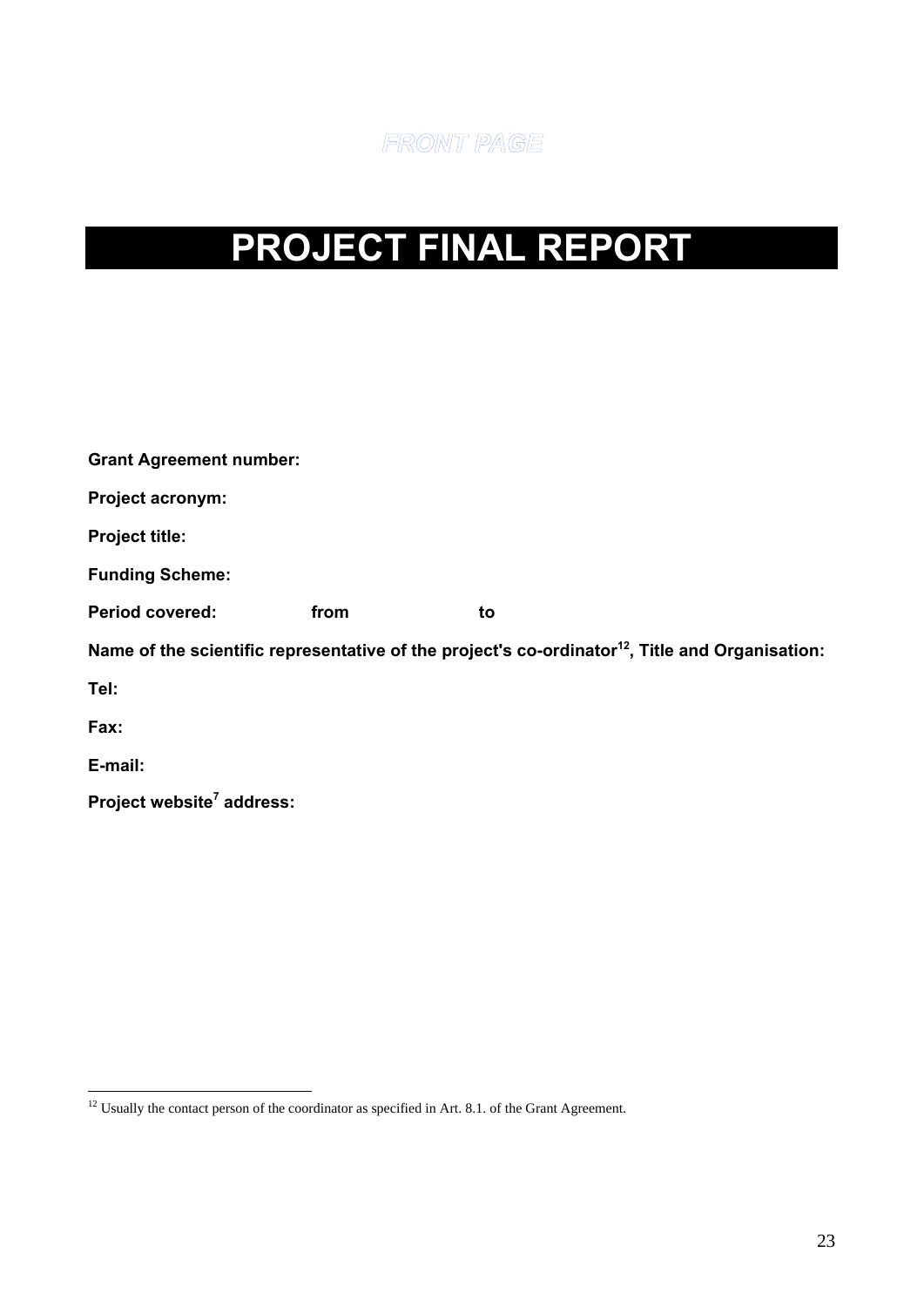# <span id="page-23-0"></span>**4.1 Final publishable summary report**

This section must be of suitable quality to enable direct publication by the Commission and should preferably not exceed 40 pages. This report should address a wide audience, including the general public.

The publishable summary has to include **5 distinct parts** described below:

- An executive summary (not exceeding 1 page).
- A summary description of project context and objectives (not exceeding 4 pages).
- A description of the main S&T results/foregrounds (not exceeding 25 pages),
- The potential impact (including the socio-economic impact and the wider societal implications of the project so far) and the main dissemination activities and exploitation of results (not exceeding 10 pages).
- The address of the project public website, if applicable as well as relevant contact details.

Furthermore, project logo, diagrams or photographs illustrating and promoting the work of the project (including videos, etc…), as well as the list of all beneficiaries with the corresponding contact names can be submitted without any restriction.

### <span id="page-23-1"></span>**4.2 Use and dissemination of foreground**

A plan for use and dissemination of foreground (including socio-economic impact and target groups for the results of the research) shall be established at the end of the project. It should, where appropriate, be an update of the initial plan in Annex I for use and dissemination of foreground and be consistent with the report on societal implications on the use and dissemination of foreground (section  $4.3 - H$ ).

The plan should consist of:

■ Section A

This section should describe the dissemination measures, including any scientific publications relating to foreground. **Its content will be made available in the public domain** thus demonstrating the added-value and positive impact of the project on the European Union.

Section B

This section should specify the exploitable foreground and provide the plans for exploitation. All these data can be public or confidential; the report must clearly mark non-publishable (confidential) parts that will be treated as such by the Commission. Information under Section B that is not marked as confidential **will be made available in the public domain** thus demonstrating the added-value and positive impact of the project on the European Union.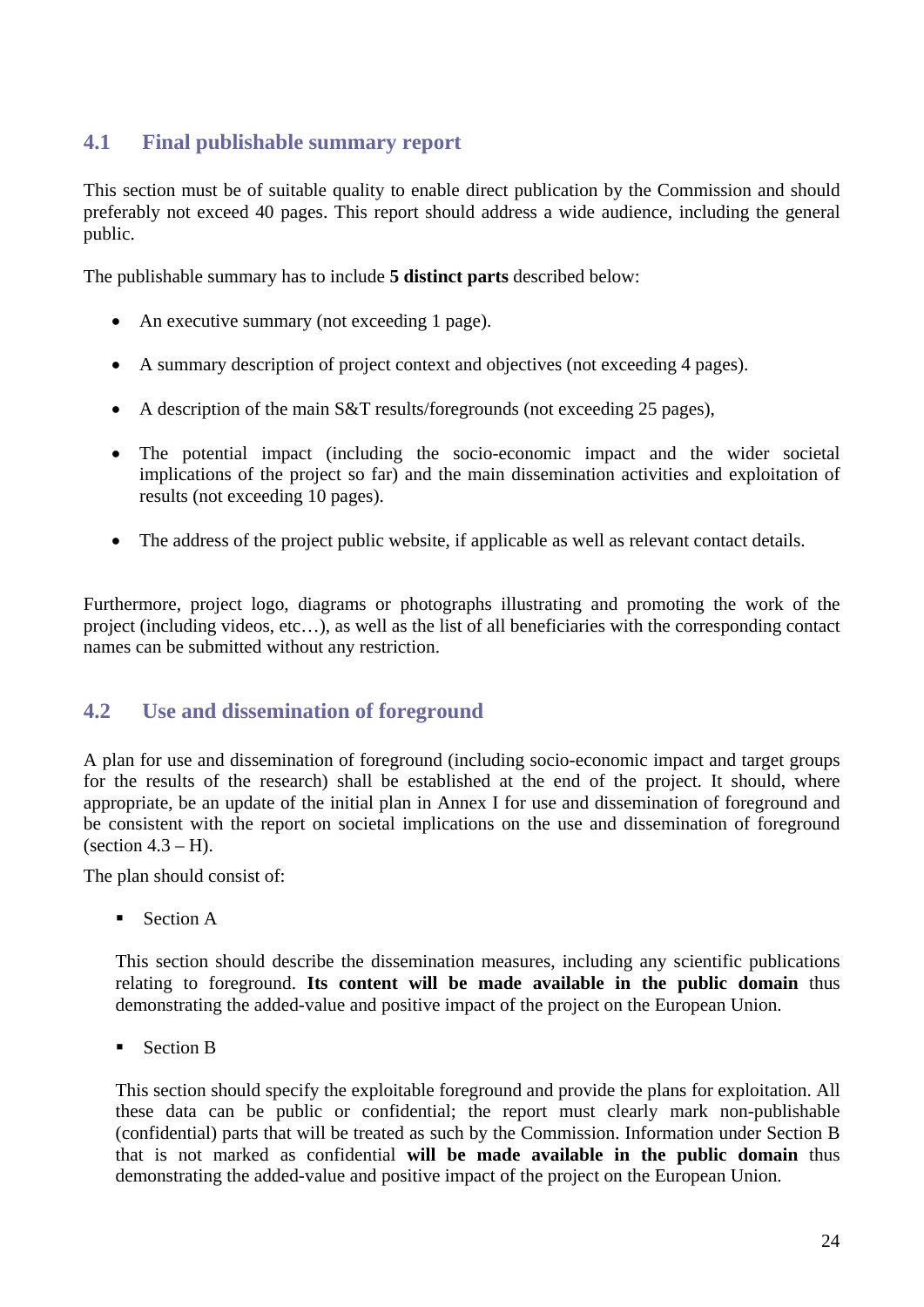### **Section A (public)**

This section includes two templates

- **Template A1:** List of all scientific (peer reviewed) publications relating to the foreground of the project.
- Template A2: List of all dissemination activities (publications, conferences, workshops, web sites/applications, press releases, flyers, articles published in the popular press, videos, media briefings, presentations, exhibitions, thesis, interviews, films, TV clips, posters).

These tables are cumulative, which means that they should always show all publications and activities from the beginning until after the end of the project. Updates are possible at any time.

|     | TEMPLATE A1: LIST OF SCIENTIFIC (PEER REVIEWED) PUBLICATIONS, STARTING WITH THE MOST IMPORTANT ONES |                |                                                   |                              |                                                                          |                         |                        |                   |                                                          |                                                                             |
|-----|-----------------------------------------------------------------------------------------------------|----------------|---------------------------------------------------|------------------------------|--------------------------------------------------------------------------|-------------------------|------------------------|-------------------|----------------------------------------------------------|-----------------------------------------------------------------------------|
| NO. | Title                                                                                               | Main<br>author | Title of<br>the<br>periodical<br>or the<br>series | Number, date or<br>frequency | Publisher                                                                | Place of<br>publication | Year of<br>publication | Relevant<br>pages | Permanent<br>identifiers <sup>13</sup><br>(if available) | Is/Will open<br>access <sup>14</sup><br>provided to<br>this<br>publication? |
|     | Economic transformation in<br>Hungary and Poland'                                                   |                | European<br>Economy                               | No 43, March 1990            | Office for<br>Official<br>Publications of<br>the European<br>Communities | Luxembourg              | 1990                   | pp. 151 - 167     |                                                          | yes/no                                                                      |
|     |                                                                                                     |                |                                                   |                              |                                                                          |                         |                        |                   |                                                          |                                                                             |
| 3   |                                                                                                     |                |                                                   |                              |                                                                          |                         |                        |                   |                                                          |                                                                             |
|     |                                                                                                     |                |                                                   |                              |                                                                          |                         |                        |                   |                                                          |                                                                             |

<sup>&</sup>lt;sup>13</sup> A permanent identifier should be a persistent link to the published version full text if open access or abstract if article is pay per view) or to the final manuscript accepted for publication (link to article in repository).

<sup>&</sup>lt;sup>14</sup> Open Access is defined as free of charge access for anyone via Internet. Please answer "yes" if the open access to the publication is already established and also if the embargo period for open access is not yet over but you intend to establish open access afterwards.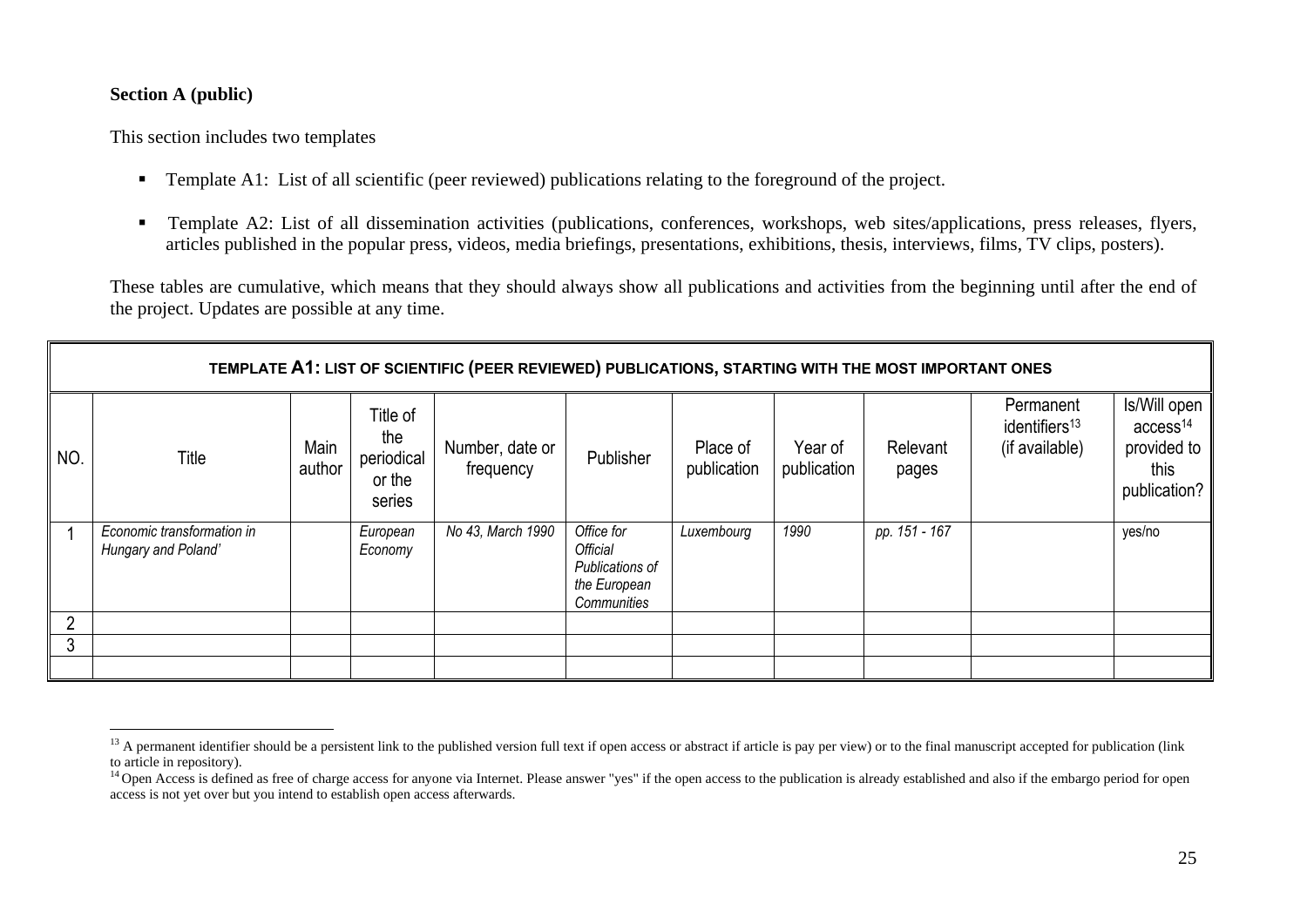|                | TEMPLATE A2: LIST OF DISSEMINATION ACTIVITIES |                |                                               |                  |       |                                   |                     |                        |
|----------------|-----------------------------------------------|----------------|-----------------------------------------------|------------------|-------|-----------------------------------|---------------------|------------------------|
| NO.            | Type of activities <sup>15</sup>              | Main<br>leader | Title                                         | Date/Period      | Place | Type of<br>audience <sup>16</sup> | Size of<br>audience | Countries<br>addressed |
|                | Conference                                    |                | European<br>Conference on<br>Nanotechnologies | 26 February 2010 |       |                                   |                     |                        |
| $\overline{2}$ |                                               |                |                                               |                  |       |                                   |                     |                        |
| 3              |                                               |                |                                               |                  |       |                                   |                     |                        |
|                |                                               |                |                                               |                  |       |                                   |                     |                        |

<sup>&</sup>lt;sup>15</sup> A drop down list allows choosing the dissemination activity: publications, conferences, workshops, web, press releases, flyers, articles published in the popular press, videos, media briefings, presentations, exhibitions, thesis, interviews, films, TV clips, posters, Other.

<sup>&</sup>lt;sup>16</sup> A drop down list allows choosing the type of public: Scientific Community (higher education, Research), Industry, Civil Society, Policy makers, Medias, Other ('multiple choices' is possible).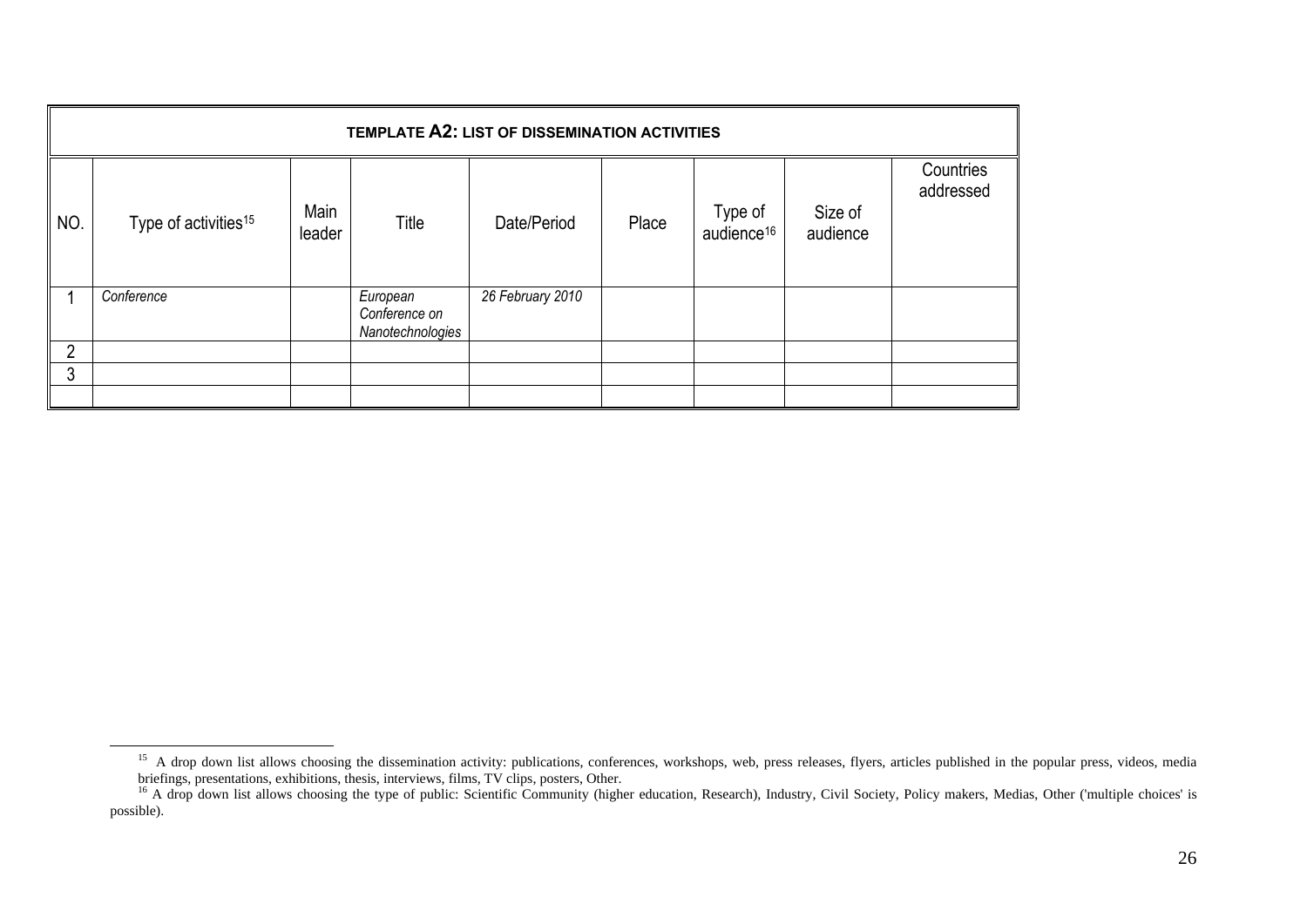### **Section B (Confidential17 or public: confidential information to be marked clearly) Part B1**

The applications for patents, trademarks, registered designs, etc. shall be listed according to the template B1 provided hereafter.

The list should, specify at least one unique identifier e.g. European Patent application reference. For patent applications, only if applicable, contributions to standards should be specified. This table is cumulative, which means that it should always show all applications from the beginning until after the end of the project.

|                                      |                                    |                                        |                                                |                                 | TEMPLATE B1: LIST OF APPLICATIONS FOR PATENTS, TRADEMARKS, REGISTERED DESIGNS, ETC. |
|--------------------------------------|------------------------------------|----------------------------------------|------------------------------------------------|---------------------------------|-------------------------------------------------------------------------------------|
| Type of IP<br>Rights <sup>18</sup> : | Confidential<br>Click on<br>YES/NO | Foreseen<br>embargo date<br>dd/mm/yyyy | Application<br>reference(s)<br>(e.g. EP123456) | Subject or title of application | Applicant (s) (as on the application)                                               |
|                                      |                                    |                                        |                                                |                                 |                                                                                     |
|                                      |                                    |                                        |                                                |                                 |                                                                                     |
|                                      |                                    |                                        |                                                |                                 |                                                                                     |
|                                      |                                    |                                        |                                                |                                 |                                                                                     |

 $17$  Note to be confused with the "EU CONFIDENTIAL" classification for some security research projects.

 $^{18}$  A drop down list allows choosing the type of IP rights: Patents, Trademarks, Registered designs, Utility models, Others.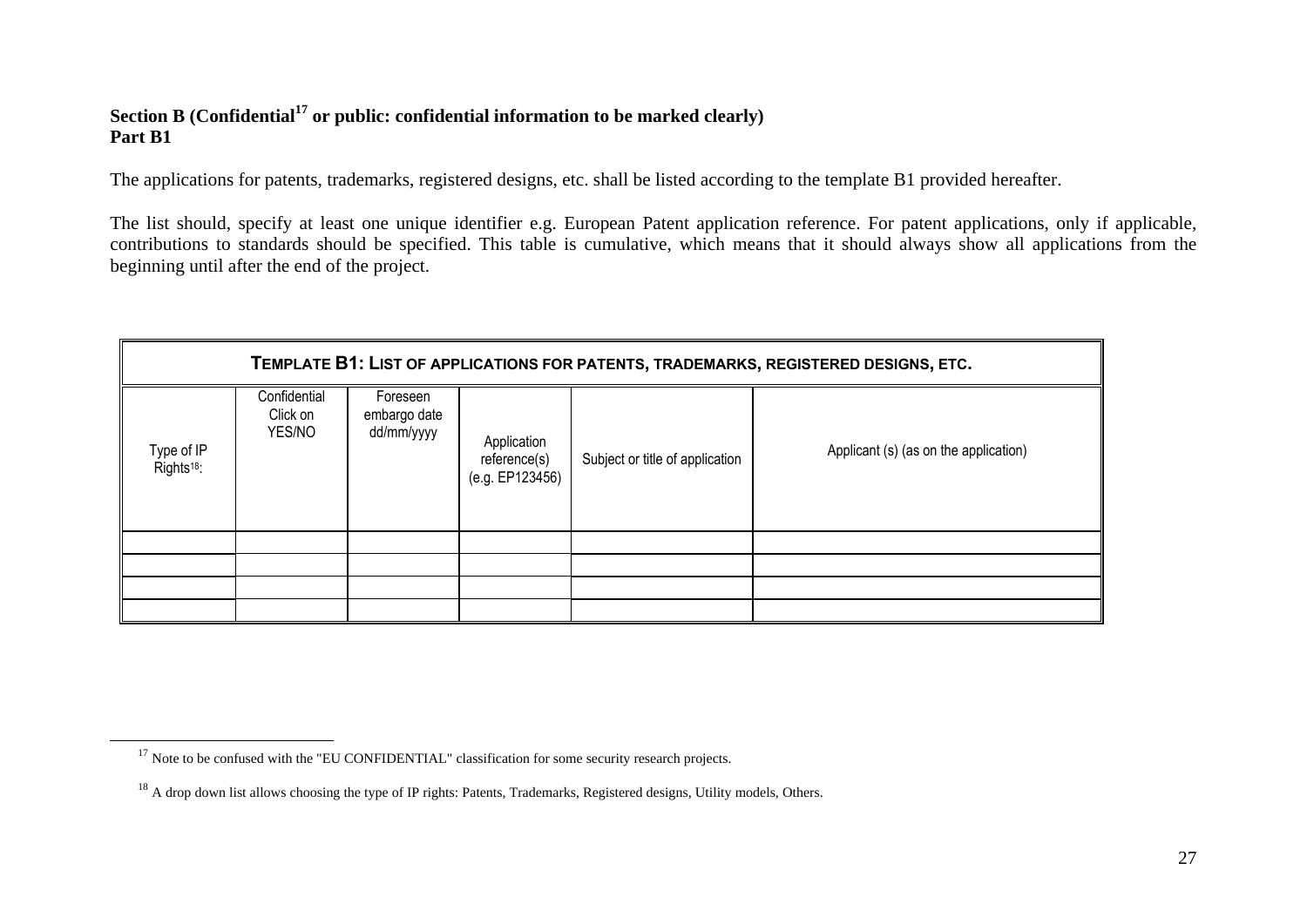### **Part B2**

Please complete the table hereafter:

| Type of<br><b>Exploitable</b><br>Foreground <sup>19</sup> | <b>Description</b><br>оf<br>exploitable<br>foreground | <b>Confidential</b><br>Click on<br><b>YES/NO</b> | Foreseen<br>embargo<br>date<br>dd/mm/yyyy | <b>Exploitable</b><br>product(s) or<br>measure(s) | Sector(s) of<br>application <sup>20</sup> | Timetable,<br>commercial or<br>any other use | <b>Patents or</b><br>other IPR<br>exploitation<br>(licences) | <b>Owner &amp; Other</b><br>Beneficiary(s)<br>involved                                                  |
|-----------------------------------------------------------|-------------------------------------------------------|--------------------------------------------------|-------------------------------------------|---------------------------------------------------|-------------------------------------------|----------------------------------------------|--------------------------------------------------------------|---------------------------------------------------------------------------------------------------------|
|                                                           | Ex: New<br>supercond<br>uctive Nb-<br>Ti alloy        |                                                  |                                           | <b>MRI</b> equipment                              | 1. Medical<br>2. Industrial<br>inspection | 2008<br>2010                                 | A materials<br>patent is<br>planned for<br>2006              | Beneficiary X (owner)<br>Beneficiary Y,<br>Beneficiary Z, Poss.<br>licensing to equipment<br>manuf. ABC |
|                                                           |                                                       |                                                  |                                           |                                                   |                                           |                                              |                                                              |                                                                                                         |
|                                                           |                                                       |                                                  |                                           |                                                   |                                           |                                              |                                                              |                                                                                                         |

In addition to the table, please provide a text to explain the exploitable foreground, in particular:

- •Its purpose
- •How the foreground might be exploited, when and by whom
- •IPR exploitable measures taken or intended
- •Further research necessary, if any
- •Potential/expected impact (quantify where possible)

<sup>&</sup>lt;sup>19</sup> A drop down list allows choosing the type of foreground: General advancement of knowledge, Commercial exploitation of R&D results, Exploitation of R&D results via standards, exploitation of results through EU policies, exploitation of results through (social) innovation.

<sup>&</sup>lt;sup>20</sup> A drop down list allows choosing the type sector (NACE nomenclature) : http://ec.europa.eu/competition/mergers/cases/index/nace\_all.html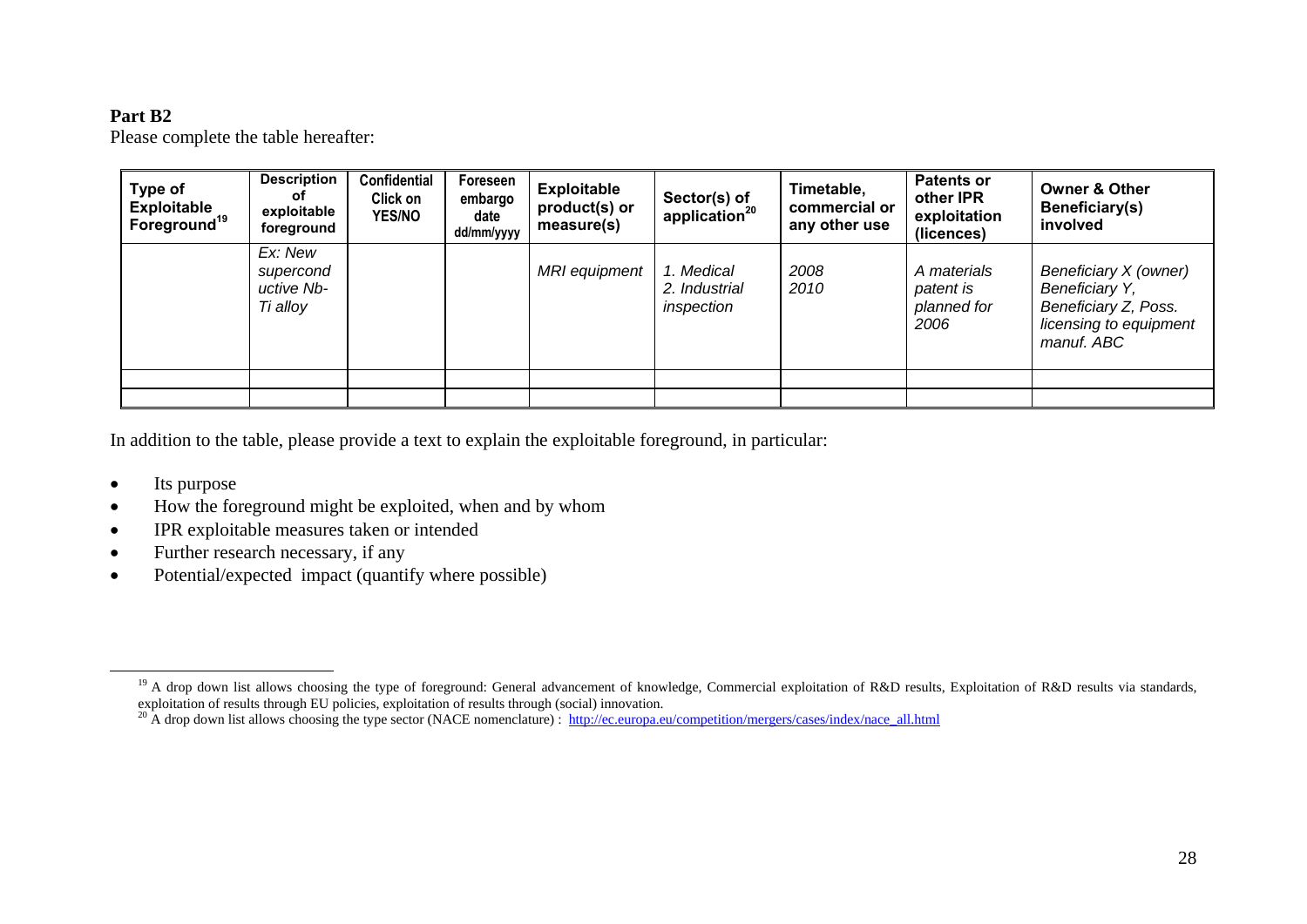# <span id="page-28-0"></span>**4.3 Report on societal implications**

Replies to the following questions will assist the Commission to obtain statistics and indicators on societal and socio-economic issues addressed by projects. The questions are arranged in a number of key themes. As well as producing certain statistics, the replies will also help identify those projects that have shown a real engagement with wider societal issues, and thereby identify interesting approaches to these issues and best practices. The replies for individual projects will not be made public.

### **A General Information** *(completed automatically when Grant Agreement number is entered.*

| <b>Grant Agreement Number:</b>                                                                         |                                                                                                                                                                     |            |  |  |  |  |
|--------------------------------------------------------------------------------------------------------|---------------------------------------------------------------------------------------------------------------------------------------------------------------------|------------|--|--|--|--|
| <b>Title of Project:</b>                                                                               |                                                                                                                                                                     |            |  |  |  |  |
| <b>Name and Title of Coordinator:</b>                                                                  |                                                                                                                                                                     |            |  |  |  |  |
|                                                                                                        |                                                                                                                                                                     |            |  |  |  |  |
| <b>Ethics</b><br>B                                                                                     |                                                                                                                                                                     |            |  |  |  |  |
|                                                                                                        |                                                                                                                                                                     |            |  |  |  |  |
| 1. Did your project undergo an Ethics Review (and/or Screening)?                                       |                                                                                                                                                                     |            |  |  |  |  |
|                                                                                                        |                                                                                                                                                                     |            |  |  |  |  |
| $\bullet$                                                                                              | If Yes: have you described the progress of compliance with the relevant Ethics<br>Review/Screening Requirements in the frame of the periodic/final project reports? | 0Yes 0No   |  |  |  |  |
| described in the Period/Final Project Reports under the Section 3.2.2 'Work Progress and Achievements' | Special Reminder: the progress of compliance with the Ethics Review/Screening Requirements should be                                                                |            |  |  |  |  |
| 2.                                                                                                     | Please indicate whether your project involved any of the following issues (tick                                                                                     | <b>YES</b> |  |  |  |  |
| box):                                                                                                  |                                                                                                                                                                     |            |  |  |  |  |
| <b>RESEARCH ON HUMANS</b>                                                                              |                                                                                                                                                                     |            |  |  |  |  |
| Did the project involve children?<br>$\bullet$                                                         |                                                                                                                                                                     |            |  |  |  |  |
| Did the project involve patients?<br>$\bullet$                                                         |                                                                                                                                                                     |            |  |  |  |  |
| Did the project involve persons not able to give consent?<br>$\bullet$                                 |                                                                                                                                                                     |            |  |  |  |  |
| Did the project involve adult healthy volunteers?<br>$\bullet$                                         |                                                                                                                                                                     |            |  |  |  |  |
| Did the project involve Human genetic material?<br>$\bullet$                                           |                                                                                                                                                                     |            |  |  |  |  |
| Did the project involve Human biological samples?<br>$\bullet$                                         |                                                                                                                                                                     |            |  |  |  |  |
| Did the project involve Human data collection?<br>$\bullet$                                            |                                                                                                                                                                     |            |  |  |  |  |
| <b>RESEARCH ON HUMAN EMBRYO/FOETUS</b>                                                                 |                                                                                                                                                                     |            |  |  |  |  |
| Did the project involve Human Embryos?<br>$\bullet$                                                    |                                                                                                                                                                     |            |  |  |  |  |
| Did the project involve Human Foetal Tissue / Cells?<br>$\bullet$                                      |                                                                                                                                                                     |            |  |  |  |  |
| Did the project involve Human Embryonic Stem Cells (hESCs)?<br>$\bullet$                               |                                                                                                                                                                     |            |  |  |  |  |
| Did the project on human Embryonic Stem Cells involve cells in culture?<br>$\bullet$                   |                                                                                                                                                                     |            |  |  |  |  |
| Did the project on human Embryonic Stem Cells involve the derivation of cells from Embryos?            |                                                                                                                                                                     |            |  |  |  |  |
| <b>PRIVACY</b>                                                                                         |                                                                                                                                                                     |            |  |  |  |  |
| $\bullet$                                                                                              | Did the project involve processing of genetic information or personal data (eg. health, sexual                                                                      |            |  |  |  |  |
| lifestyle, ethnicity, political opinion, religious or philosophical conviction)?                       |                                                                                                                                                                     |            |  |  |  |  |
| Did the project involve tracking the location or observation of people?<br>$\bullet$                   |                                                                                                                                                                     |            |  |  |  |  |
| <b>RESEARCH ON ANIMALS</b>                                                                             |                                                                                                                                                                     |            |  |  |  |  |
| Did the project involve research on animals?<br>$\bullet$                                              |                                                                                                                                                                     |            |  |  |  |  |
| Were those animals transgenic small laboratory animals?<br>$\bullet$                                   |                                                                                                                                                                     |            |  |  |  |  |
| Were those animals transgenic farm animals?<br>$\bullet$                                               |                                                                                                                                                                     |            |  |  |  |  |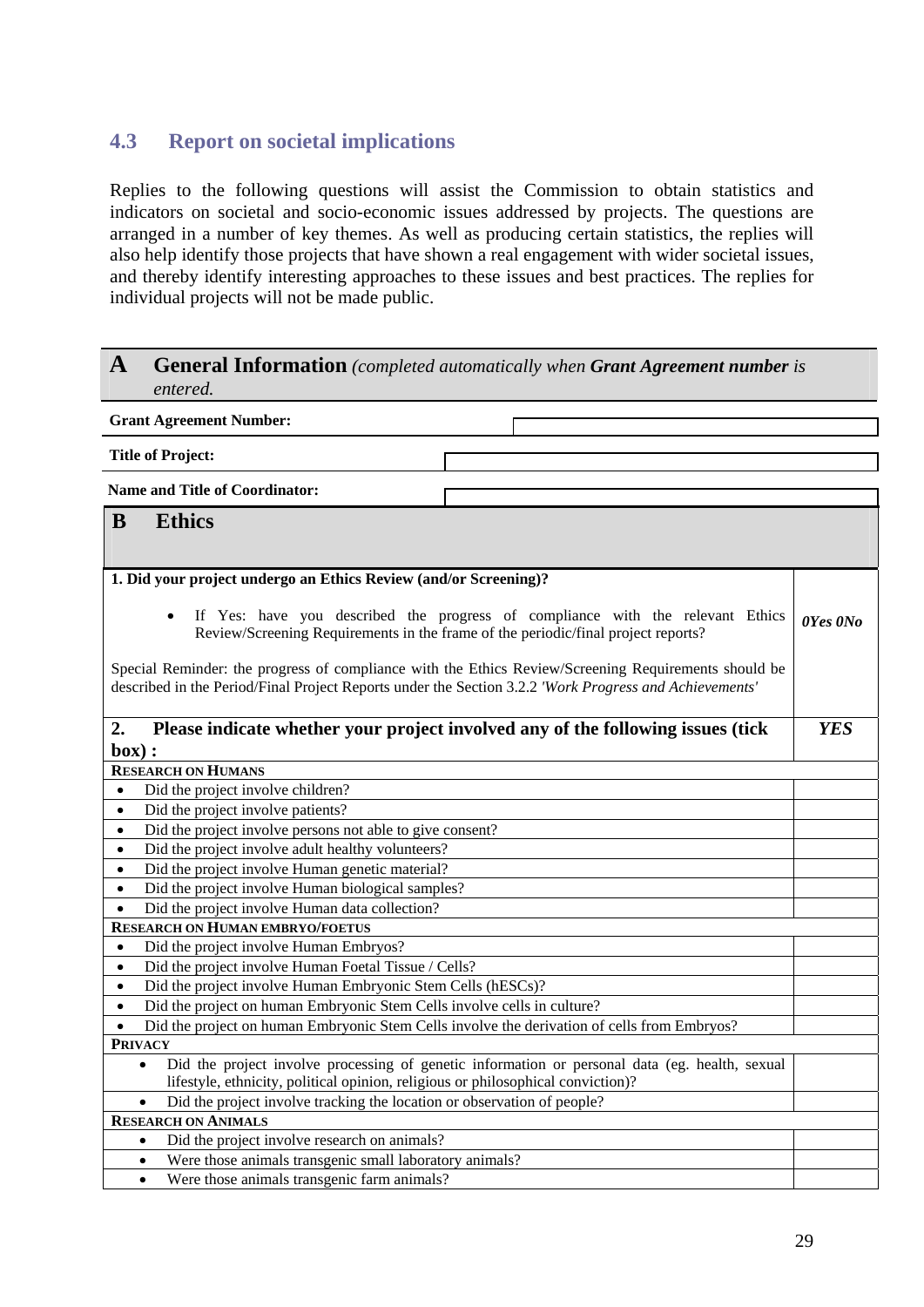• Were those animals cloned farm animals? • Were those animals non-human primates? **RESEARCH INVOLVING DEVELOPING COUNTRIES** • Did the project involve the use of local resources (genetic, animal, plant etc)? • Was the project of benefit to local community (capacity building, access to healthcare, education etc)? **DUAL USE**  • Research having direct military use 0 Yes 0 No Research having the potential for terrorist abuse **C Workforce Statistics 3. Workforce statistics for the project: Please indicate in the table below the number of people who worked on the project (on a headcount basis). Type of Position Number of Women 1989** Number of Women 1989 Number of Men 1989 Number of Men 1989 Number of Men 1989 Number of Men 1989 Number of Men 1989 Number of Men 1989 Number of Men 1989 Number of Men 1989 Number of Scientific Coordinator Work package leaders Experienced researchers (i.e. PhD holders) PhD Students Other **4. How many additional researchers (in companies and universities) were recruited specifically for this project?**  Of which, indicate the number of men: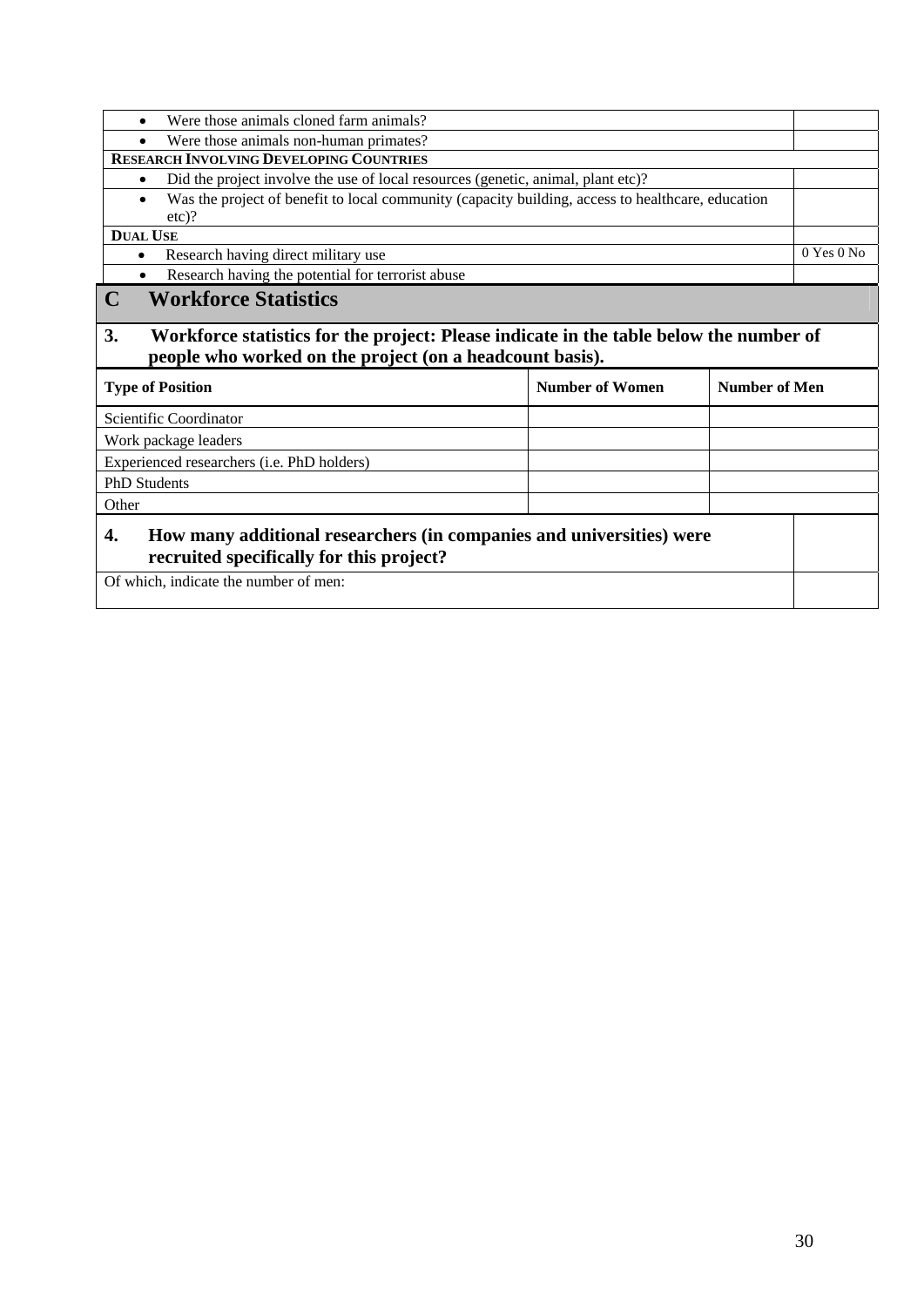| D               | <b>Gender Aspects</b>              |                                                |                                                                         |   |                                                                                                                                                                                                              |                          |                       |
|-----------------|------------------------------------|------------------------------------------------|-------------------------------------------------------------------------|---|--------------------------------------------------------------------------------------------------------------------------------------------------------------------------------------------------------------|--------------------------|-----------------------|
| 5.              |                                    |                                                |                                                                         |   | Did you carry out specific Gender Equality Actions under the project?                                                                                                                                        | $\circ$<br>$\circ$       | Yes<br>N <sub>o</sub> |
| 6.              |                                    |                                                |                                                                         |   | Which of the following actions did you carry out and how effective were they?                                                                                                                                |                          |                       |
|                 |                                    |                                                |                                                                         |   | Not at all<br>effective                                                                                                                                                                                      | <b>Very</b><br>effective |                       |
|                 | ❏                                  |                                                | Design and implement an equal opportunity policy                        |   | 00000                                                                                                                                                                                                        |                          |                       |
|                 | ◻                                  |                                                | Set targets to achieve a gender balance in the workforce                |   | 00000                                                                                                                                                                                                        |                          |                       |
|                 | $\Box$                             |                                                | Organise conferences and workshops on gender                            |   | $00000$                                                                                                                                                                                                      |                          |                       |
|                 | ப                                  |                                                | Actions to improve work-life balance                                    |   | 00000                                                                                                                                                                                                        |                          |                       |
|                 | O                                  | Other:                                         |                                                                         |   |                                                                                                                                                                                                              |                          |                       |
| 7.              | considered and addressed?          |                                                |                                                                         |   | Was there a gender dimension associated with the research content – i.e. wherever people were<br>the focus of the research as, for example, consumers, users, patients or in trials, was the issue of gender |                          |                       |
|                 | ∩                                  | Yes-please specify                             |                                                                         |   |                                                                                                                                                                                                              |                          |                       |
|                 | N <sub>0</sub><br>$\left( \right)$ |                                                |                                                                         |   |                                                                                                                                                                                                              |                          |                       |
| $\bf{E}$        |                                    |                                                | <b>Synergies with Science Education</b>                                 |   |                                                                                                                                                                                                              |                          |                       |
| 8.              | ◯                                  | Yes-please specify                             |                                                                         |   | Did your project involve working with students and/or school pupils (e.g. open days,<br>participation in science festivals and events, prizes/competitions or joint projects)?                               |                          |                       |
|                 |                                    |                                                |                                                                         |   |                                                                                                                                                                                                              |                          |                       |
|                 | No<br>O                            |                                                |                                                                         |   |                                                                                                                                                                                                              |                          |                       |
| 9.              | booklets, DVDs)?                   |                                                |                                                                         |   | Did the project generate any science education material (e.g. kits, websites, explanatory                                                                                                                    |                          |                       |
|                 | O                                  | Yes-please specify                             |                                                                         |   |                                                                                                                                                                                                              |                          |                       |
|                 | N <sub>0</sub><br>$\left( \right)$ |                                                |                                                                         |   |                                                                                                                                                                                                              |                          |                       |
| $\mathbf{F}$    | Interdisciplinarity                |                                                |                                                                         |   |                                                                                                                                                                                                              |                          |                       |
| 10.             |                                    |                                                | Which disciplines (see list below) are involved in your project?        |   |                                                                                                                                                                                                              |                          |                       |
|                 | O                                  | Main discipline <sup>21</sup> :                |                                                                         |   |                                                                                                                                                                                                              |                          |                       |
|                 | O                                  | Associated discipline <sup>21</sup> :          |                                                                         | O | Associated discipline <sup>21</sup> :                                                                                                                                                                        |                          |                       |
| G               |                                    |                                                | <b>Engaging with Civil society and policy makers</b>                    |   |                                                                                                                                                                                                              |                          |                       |
| <b>11a</b>      |                                    |                                                | Did your project engage with societal actors beyond the research        |   |                                                                                                                                                                                                              | $\circ$<br>O             | Yes<br>No             |
|                 |                                    | <b>community?</b> (if 'No', go to Question 14) |                                                                         |   |                                                                                                                                                                                                              |                          |                       |
| 11 <sub>b</sub> |                                    | (NGOs, patients' groups etc.)?                 |                                                                         |   | If yes, did you engage with citizens (citizens' panels / juries) or organised civil society                                                                                                                  |                          |                       |
|                 | No<br>O                            |                                                |                                                                         |   |                                                                                                                                                                                                              |                          |                       |
|                 | O                                  |                                                | Yes- in determining what research should be performed                   |   |                                                                                                                                                                                                              |                          |                       |
|                 | O                                  | Yes - in implementing the research             |                                                                         |   |                                                                                                                                                                                                              |                          |                       |
|                 | O                                  |                                                | Yes, in communicating /disseminating / using the results of the project |   |                                                                                                                                                                                                              |                          |                       |

 $\frac{21}{21}$  Insert number from list below (Frascati Manual).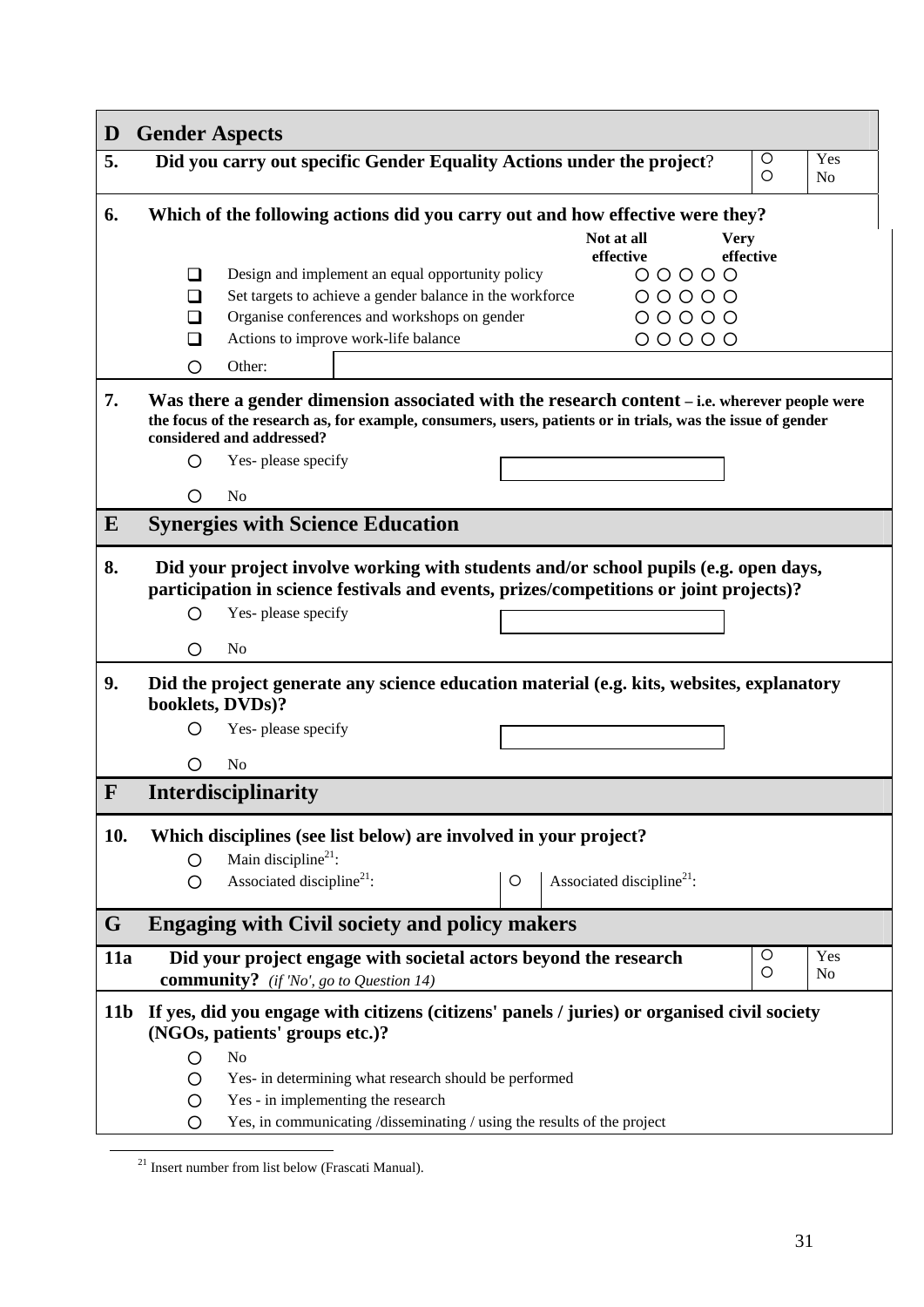| 11c                                                                            | $\circ$<br>$\circ$                                                                                                                                                                                                                                   | Yes<br>$\overline{N}$ |                                                                                                                                                                                                                       |                                                                                                                                                                                                                                        |  |  |  |  |
|--------------------------------------------------------------------------------|------------------------------------------------------------------------------------------------------------------------------------------------------------------------------------------------------------------------------------------------------|-----------------------|-----------------------------------------------------------------------------------------------------------------------------------------------------------------------------------------------------------------------|----------------------------------------------------------------------------------------------------------------------------------------------------------------------------------------------------------------------------------------|--|--|--|--|
| 12.                                                                            | organisations)                                                                                                                                                                                                                                       |                       | Did you engage with government / public bodies or policy makers (including international                                                                                                                              |                                                                                                                                                                                                                                        |  |  |  |  |
|                                                                                | O                                                                                                                                                                                                                                                    | N <sub>0</sub>        |                                                                                                                                                                                                                       |                                                                                                                                                                                                                                        |  |  |  |  |
|                                                                                | ∩                                                                                                                                                                                                                                                    |                       | Yes- in framing the research agenda                                                                                                                                                                                   |                                                                                                                                                                                                                                        |  |  |  |  |
|                                                                                | O                                                                                                                                                                                                                                                    |                       | Yes - in implementing the research agenda                                                                                                                                                                             |                                                                                                                                                                                                                                        |  |  |  |  |
|                                                                                | ∩                                                                                                                                                                                                                                                    |                       | Yes, in communicating /disseminating / using the results of the project                                                                                                                                               |                                                                                                                                                                                                                                        |  |  |  |  |
|                                                                                | $Yes - as a primary objective (please indicate areas below-multiple answers possible)$<br>◯<br>$Yes - as a secondary objective (please indicate areas below - multiple answer possible)$<br>◯<br>N <sub>0</sub><br>∩<br>13b If Yes, in which fields? |                       |                                                                                                                                                                                                                       |                                                                                                                                                                                                                                        |  |  |  |  |
| Agriculture<br><b>Budget</b><br>Competition<br>Consumers<br>Culture<br>Customs | Audiovisual and Media<br>Development Economic and<br><b>Monetary Affairs</b><br>Education, Training, Youth<br><b>Employment and Social Affairs</b>                                                                                                   |                       | Energy<br>Enlargement<br>Enterprise<br>Environment<br><b>External Relations</b><br><b>External Trade</b><br>Fisheries and Maritime Affairs<br>Food Safety<br>Foreign and Security Policy<br>Fraud<br>Humanitarian aid | Human rights<br><b>Information Society</b><br>Institutional affairs<br><b>Internal Market</b><br>Justice, freedom and security<br>Public Health<br><b>Regional Policy</b><br>Research and Innovation<br>Space<br>Taxation<br>Transport |  |  |  |  |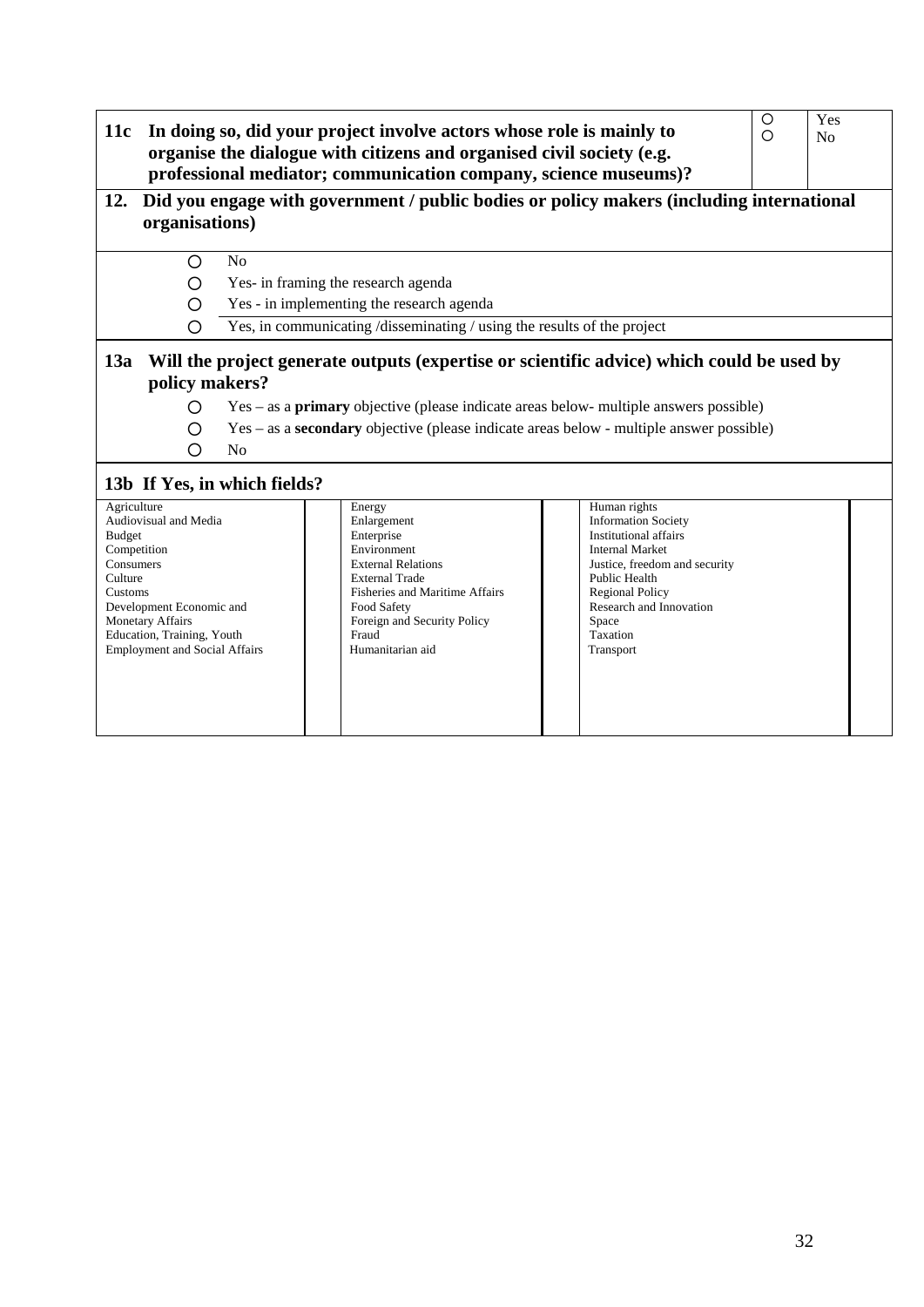|     | 13c If Yes, at which level?<br>Local / regional levels<br>O                                                                                                                                                                                                                                                                                                                                                                            |  |  |                   |  |  |  |
|-----|----------------------------------------------------------------------------------------------------------------------------------------------------------------------------------------------------------------------------------------------------------------------------------------------------------------------------------------------------------------------------------------------------------------------------------------|--|--|-------------------|--|--|--|
|     | National level<br>O<br>European level<br>O                                                                                                                                                                                                                                                                                                                                                                                             |  |  |                   |  |  |  |
|     | International level<br>∩                                                                                                                                                                                                                                                                                                                                                                                                               |  |  |                   |  |  |  |
| H   | Use and dissemination                                                                                                                                                                                                                                                                                                                                                                                                                  |  |  |                   |  |  |  |
| 14. | How many Articles were published/accepted for publication in<br>peer-reviewed journals?                                                                                                                                                                                                                                                                                                                                                |  |  |                   |  |  |  |
|     | To how many of these is open access <sup>22</sup> provided?                                                                                                                                                                                                                                                                                                                                                                            |  |  |                   |  |  |  |
|     | How many of these are published in open access journals?                                                                                                                                                                                                                                                                                                                                                                               |  |  |                   |  |  |  |
|     | How many of these are published in open repositories?                                                                                                                                                                                                                                                                                                                                                                                  |  |  |                   |  |  |  |
|     | To how many of these is open access not provided?                                                                                                                                                                                                                                                                                                                                                                                      |  |  |                   |  |  |  |
|     | Please check all applicable reasons for not providing open access:                                                                                                                                                                                                                                                                                                                                                                     |  |  |                   |  |  |  |
|     | $\Box$ publisher's licensing agreement would not permit publishing in a repository<br>$\Box$ no suitable repository available<br>$\square$ no suitable open access journal available<br>$\Box$ no funds available to publish in an open access journal<br>$\Box$ lack of time and resources<br>$\Box$ lack of information on open access<br>$\Box$ other <sup>23</sup> :                                                               |  |  |                   |  |  |  |
| 15. | How many new patent applications ('priority filings') have been made?<br>("Technologically unique": multiple applications for the same invention in different<br>jurisdictions should be counted as just one application of grant).                                                                                                                                                                                                    |  |  |                   |  |  |  |
| 16. | Indicate how many of the following Intellectual                                                                                                                                                                                                                                                                                                                                                                                        |  |  | Trademark         |  |  |  |
|     | Property Rights were applied for (give number in<br>each box).                                                                                                                                                                                                                                                                                                                                                                         |  |  | Registered design |  |  |  |
|     | Other                                                                                                                                                                                                                                                                                                                                                                                                                                  |  |  |                   |  |  |  |
| 17. | How many spin-off companies were created / are planned as a direct<br>result of the project?                                                                                                                                                                                                                                                                                                                                           |  |  |                   |  |  |  |
|     | Indicate the approximate number of additional jobs in these companies:                                                                                                                                                                                                                                                                                                                                                                 |  |  |                   |  |  |  |
|     | 18. Please indicate whether your project has a potential impact on employment, in comparison<br>with the situation before your project:<br>Increase in employment, or<br>$\Box$<br>In small & medium-sized enterprises<br>Safeguard employment, or<br>$\square$<br>In large companies<br>Decrease in employment,<br>$\Box$<br>None of the above / not relevant to the project<br>Difficult to estimate / not possible to quantify<br>◻ |  |  |                   |  |  |  |

<sup>&</sup>lt;sup>22</sup> Open Access is defined as free of charge access for anyone via Internet.

 $23$  For instance: classification for security project.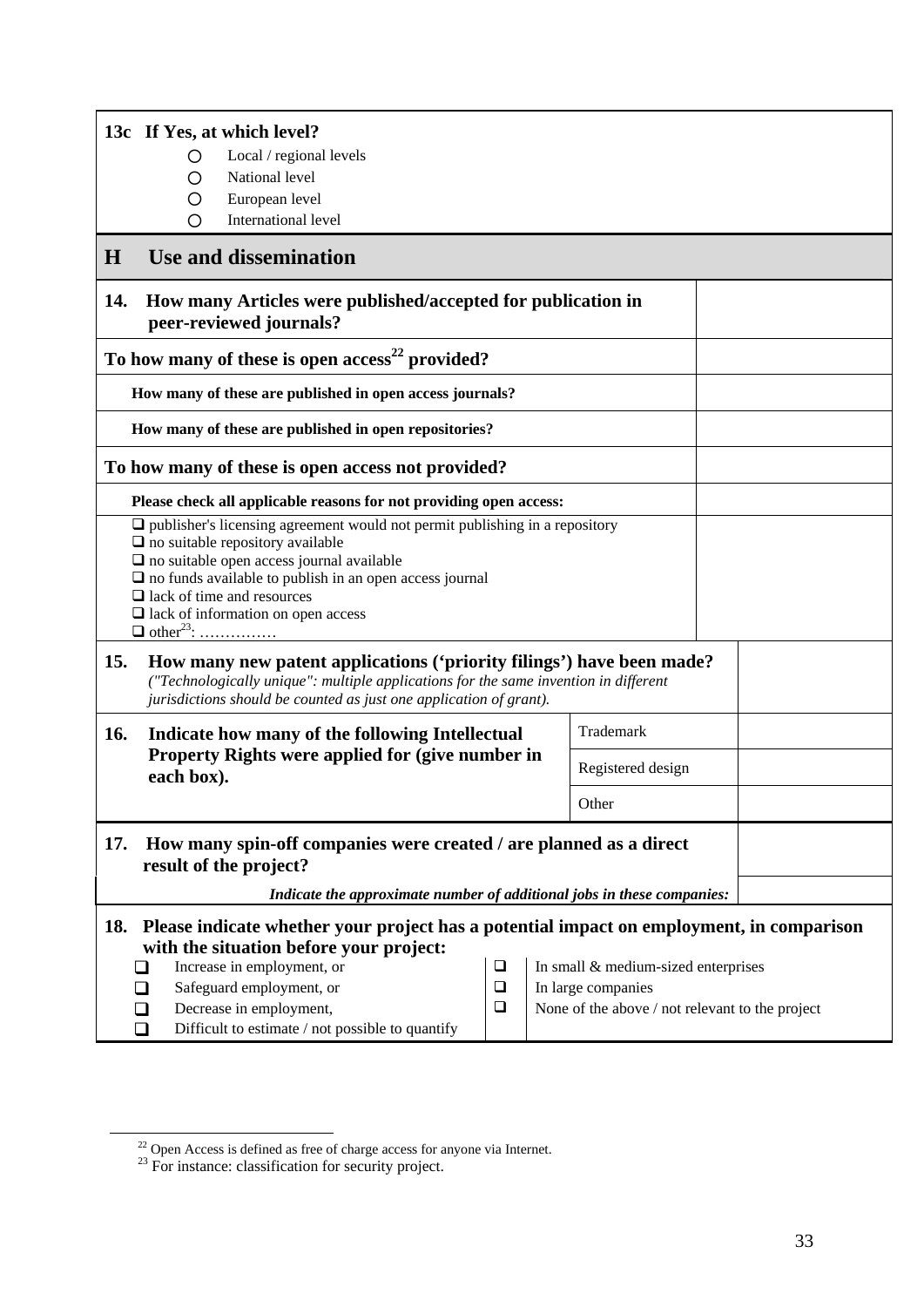|         | 19. For your project partnership please estimate the employment effect<br>resulting directly from your participation in Full Time Equivalent ( $FTE =$<br>one person working fulltime for a year) jobs: | Indicate figure:    |        |                                            |        |  |
|---------|---------------------------------------------------------------------------------------------------------------------------------------------------------------------------------------------------------|---------------------|--------|--------------------------------------------|--------|--|
|         | Difficult to estimate / not possible to quantify                                                                                                                                                        |                     |        |                                            | $\Box$ |  |
| I       | Media and Communication to the general public                                                                                                                                                           |                     |        |                                            |        |  |
| 20.     | As part of the project, were any of the beneficiaries professionals in communication or<br>media relations?                                                                                             |                     |        |                                            |        |  |
|         | O<br>Yes                                                                                                                                                                                                | N <sub>0</sub><br>Ω |        |                                            |        |  |
| 21.     | As part of the project, have any beneficiaries received professional media / communication<br>training / advice to improve communication with the general public?<br>Yes<br>∩<br>N <sub>0</sub>         |                     |        |                                            |        |  |
| 22      | Which of the following have been used to communicate information about your project to<br>the general public, or have resulted from your project?                                                       |                     |        |                                            |        |  |
|         | <b>Press Release</b>                                                                                                                                                                                    |                     | $\Box$ | Coverage in specialist press               |        |  |
|         | Media briefing                                                                                                                                                                                          |                     | $\Box$ | Coverage in general (non-specialist) press |        |  |
|         | TV coverage / report                                                                                                                                                                                    |                     | ❏      | Coverage in national press                 |        |  |
| $\perp$ | Radio coverage / report                                                                                                                                                                                 |                     | $\Box$ | Coverage in international press            |        |  |
| $\Box$  | Brochures /posters / flyers                                                                                                                                                                             |                     | $\Box$ | Website for the general public / internet  |        |  |
|         | $\Box$<br>DVD /Film /Multimedia<br>Event targeting general public (festival, conference,<br>$\Box$<br>exhibition, science café)                                                                         |                     |        |                                            |        |  |
| 23      | In which languages are the information products for the general public produced?                                                                                                                        |                     |        |                                            |        |  |
|         | Language of the coordinator                                                                                                                                                                             |                     | ⊔      | English                                    |        |  |
| □       | Other language(s)                                                                                                                                                                                       |                     |        |                                            |        |  |

*Question F-10*: Classification of Scientific Disciplines according to the Frascati Manual 2002 (Proposed Standard Practice for Surveys on Research and Experimental Development, OECD 2002):

### **FIELDS OF SCIENCE AND TECHNOLOGY**

- 1. NATURAL SCIENCES<br>1.1 Mathematics and con
- Mathematics and computer sciences [mathematics and other allied fields: computer sciences and other allied subjects (software development only; hardware development should be classified in the engineering fields)]
- 1.2 Physical sciences (astronomy and space sciences, physics and other allied subjects)<br>1.3 Chemical sciences (chemistry, other allied subjects)
- Chemical sciences (chemistry, other allied subjects)
- 1.4 Earth and related environmental sciences (geology, geophysics, mineralogy, physical geography and other geosciences, meteorology and other atmospheric sciences including climatic research, oceanography, vulcanology, palaeoecology, other allied sciences)
- 1.5 Biological sciences (biology, botany, bacteriology, microbiology, zoology, entomology, genetics, biochemistry, biophysics, other allied sciences, excluding clinical and veterinary sciences)
- 2 ENGINEERING AND TECHNOLOGY<br>2.1 Civil engineering (architecture en
- 2.1 Civil engineering (architecture engineering, building science and engineering, construction engineering, municipal and structural engineering and other allied subjects)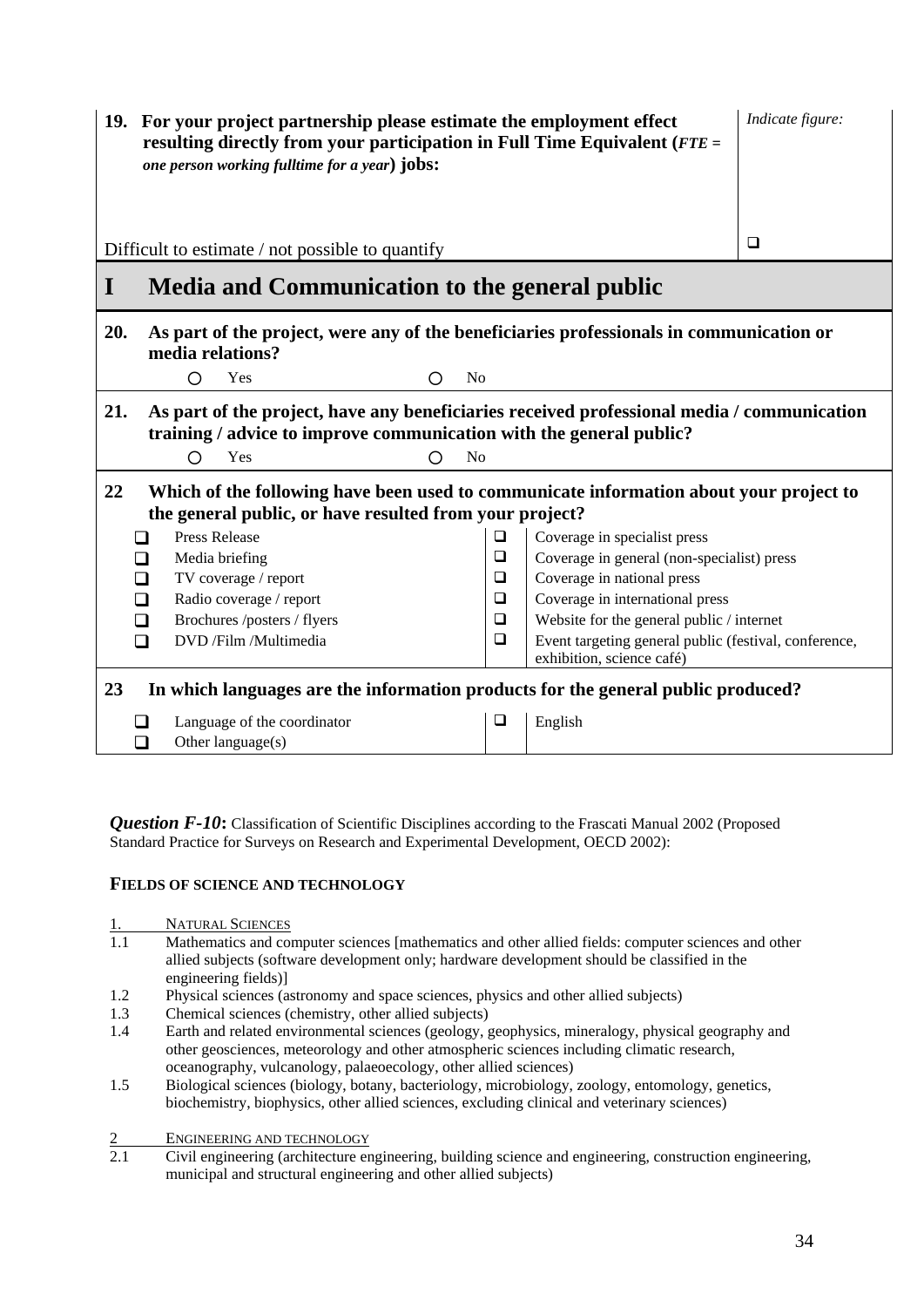- 2.2 Electrical engineering, electronics [electrical engineering, electronics, communication engineering and systems, computer engineering (hardware only) and other allied subjects]
- 2.3. Other engineering sciences (such as chemical, aeronautical and space, mechanical, metallurgical and materials engineering, and their specialised subdivisions; forest products; applied sciences such as geodesy, industrial chemistry, etc.; the science and technology of food production; specialised technologies of interdisciplinary fields, e.g. systems analysis, metallurgy, mining, textile technology and other applied subjects)
- 3. MEDICAL SCIENCES<br>3.1 Basic medicine (and
- Basic medicine (anatomy, cytology, physiology, genetics, pharmacy, pharmacology, toxicology, immunology and immunohaematology, clinical chemistry, clinical microbiology, pathology)
- 3.2 Clinical medicine (anaesthesiology, paediatrics, obstetrics and gynaecology, internal medicine, surgery, dentistry, neurology, psychiatry, radiology, therapeutics, otorhinolaryngology, ophthalmology)
- 3.3 Health sciences (public health services, social medicine, hygiene, nursing, epidemiology)

4. AGRICULTURAL SCIENCES<br>4.1 Agriculture forestry fishe

- 4.1 Agriculture, forestry, fisheries and allied sciences (agronomy, animal husbandry, fisheries, forestry, horticulture, other allied subjects)
- 4.2 Veterinary medicine
- 5. SOCIAL SCIENCES<br>5.1 Psychology
- Psychology
- 5.2 Economics
- 5.3 Educational sciences (education and training and other allied subjects)
- 5.4 Other social sciences [anthropology (social and cultural) and ethnology, demography, geography (human, economic and social), town and country planning, management, law, linguistics, political sciences, sociology, organisation and methods, miscellaneous social sciences and interdisciplinary , methodological and historical S1T activities relating to subjects in this group. Physical anthropology, physical geography and psychophysiology should normally be classified with the natural sciences].
- 6. HUMANITIES
- 6.1 History (history, prehistory and history, together with auxiliary historical disciplines such as archaeology, numismatics, palaeography, genealogy, etc.)
- 6.2 Languages and literature (ancient and modern)
- 6.3 Other humanities [philosophy (including the history of science and technology) arts, history of art, art criticism, painting, sculpture, musicology, dramatic art excluding artistic "research" of any kind, religion, theology, other fields and subjects pertaining to the humanities, methodological, historical and other S1T activities relating to the subjects in this group]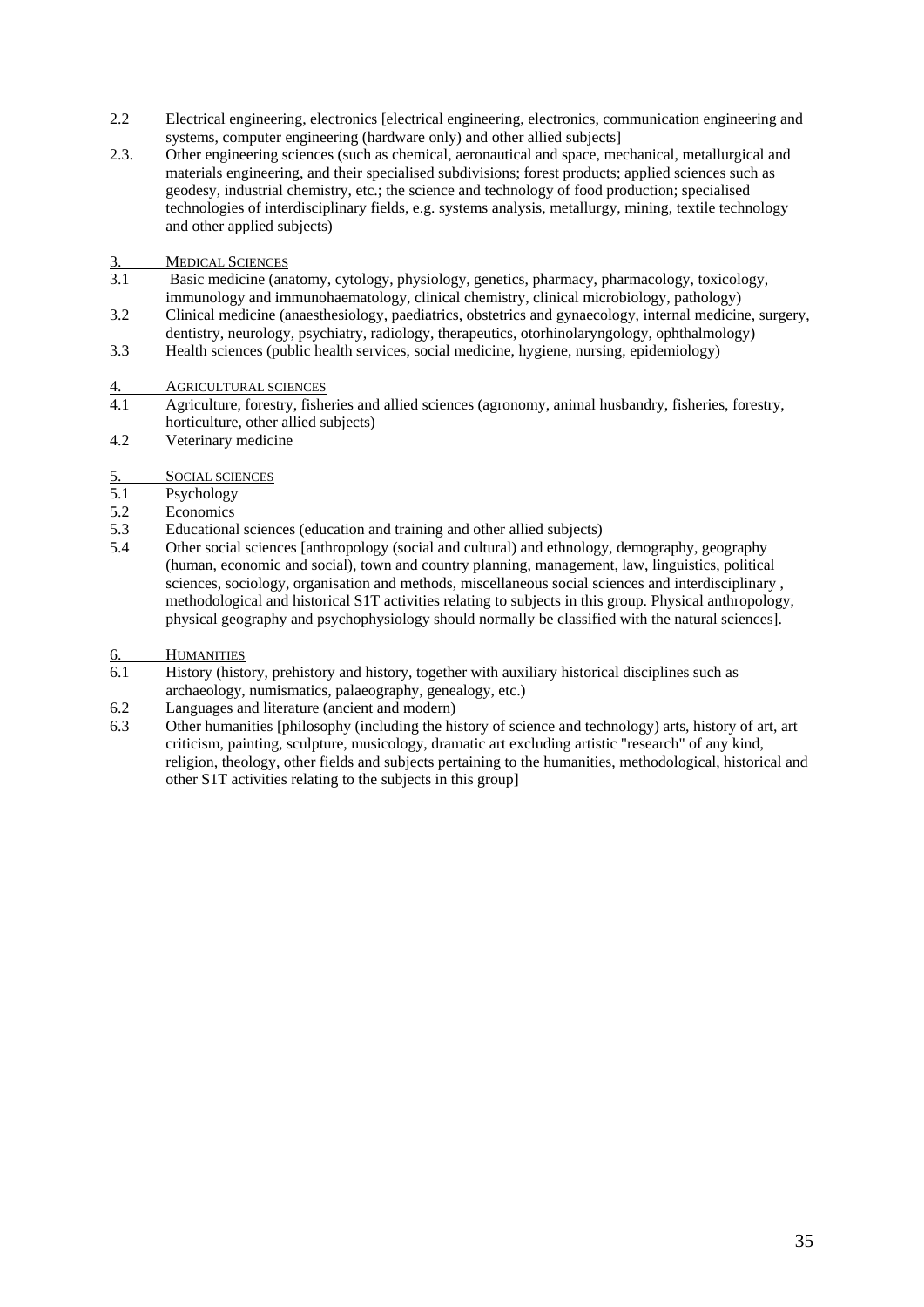# <span id="page-35-0"></span>**4. FINAL REPORT ON THE DISTRIBUTION OF THE EUROPEAN UNION FINANCIAL CONTRIBUTION**

This report shall be submitted to the Commission within 30 days after receipt of the final payment of the European Union financial contribution.

# <span id="page-35-1"></span>**Report on the distribution of the European Union financial contribution between beneficiaries**

| Name of beneficiary | Final amount of EU contribution per |
|---------------------|-------------------------------------|
|                     | beneficiary in Euros                |
| $\mathbf{I}$ .      |                                     |
| $\overline{2}$      |                                     |
|                     |                                     |
| n                   |                                     |
|                     |                                     |
| Total               |                                     |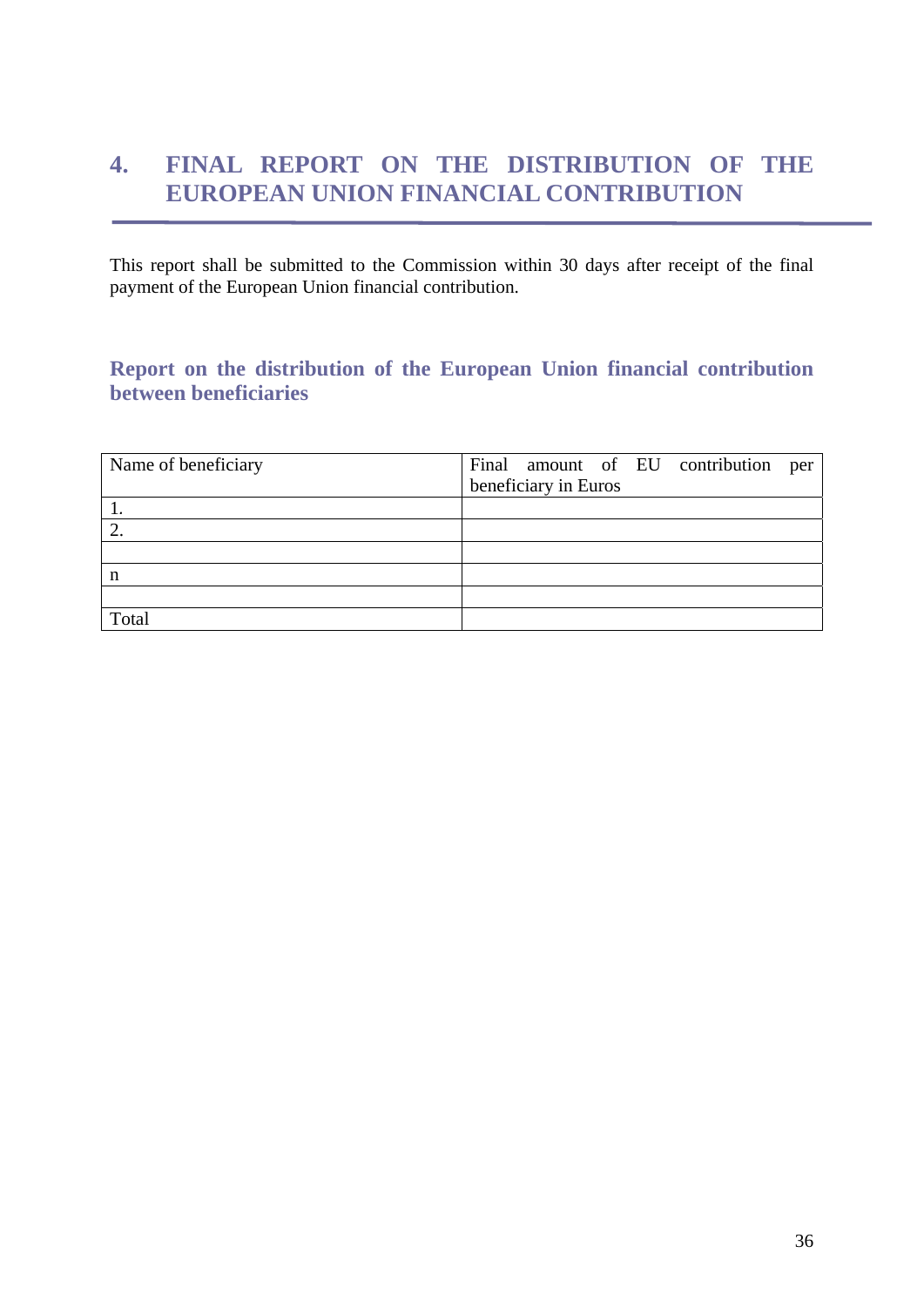# **ANNEX A1**

# <span id="page-36-1"></span><span id="page-36-0"></span>**REPORTING SPECIFICITIES FOR SECURITY PROJECTS**

This annex applies specifically to security-related research.

Security research has certain specificities relating to its sensitive nature and the particular capability gaps that need to be addressed to protect Europe's citizens. Therefore, the classification of information and the application of strict rules on confidentiality can be essential to the success of research activities. In addition, public or governmental end-users of the security research results request to be more actively involved in the programme. It is therefore essential that adequate provisions are foreseen at the level of the reporting that meet both requirements. This concerns information to be provided to the Programme Committee and information allowing the Commission to follow-up the use and the production of classified information as well as the exchange of sensitive material subject to transfer- or export-licensing or projects addressing a topic subject to specific national or international legal restrictions in this context.

## <span id="page-36-2"></span>**A1.1 Project Information to the Programme Committee**

The Programme Committee needs information in order for the Member States to be able to inform "end-users" of research of potential interest to them and to coordinate national research. The publishable summary report will be used for that purpose. If a Consortium wishes or if the Commission requests it, a more detailed version of the summary report will be provided just for the Programme Committee.

For sensitive projects, it could happen that the Commission in agreement with the Consortium decides that no summary report should be published. In that case, the Consortium will provide the information of the so-called "publishable summary report" but just for the Programme Committee.

The content of this project related information should normally be unclassified. This communication would be for Member States information only with no right to communicate or transfer and with no right of use.

### <span id="page-36-3"></span>**A1.2 Security requirements regarding classified deliverables**

Any information or material, of which an unauthorised disclosure could cause varying degrees of prejudice to EU interests, or to one or more of its Member States, must be classified according to what was foreseen during the negotiation. The EU-classification has to be used for that purpose in the frame of this call.

Security requirements have been introduced by Article 7 of the Grant Agreement and special clauses 21, 22, 23, and 24 and described, following the negotiation, in detail in the Annex 1 alongside with the Security Aspect Letter and its Security Classification Guide.